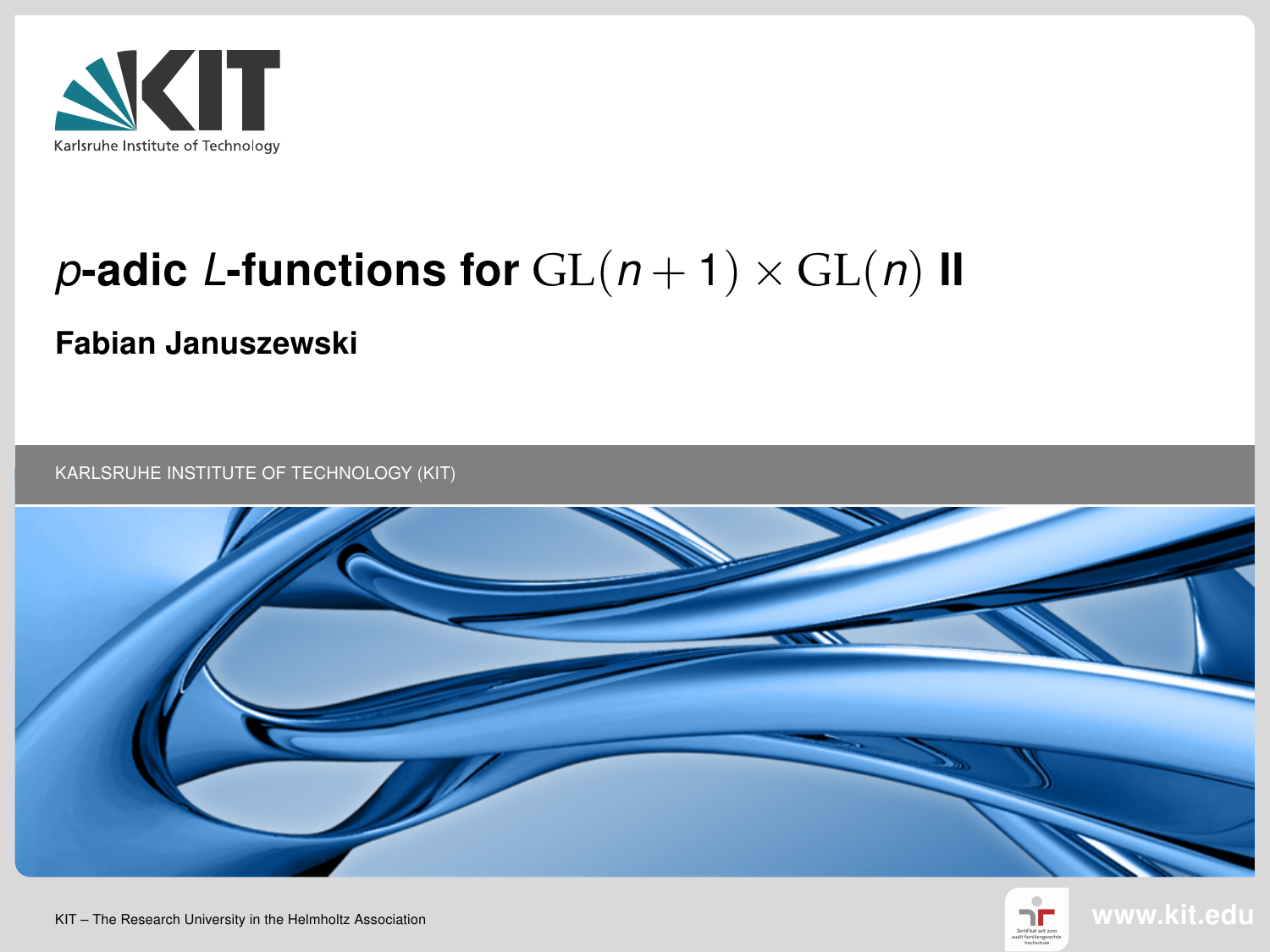#### **Overview**



#### Plan of the lectures:

- Review of the analytic theory of Rankin-Selberg L-functions following Jacquet, Piatetski-Shapiro and Shalika
- The relative modular symbol and algebraicity of special values (Kazhdan-Mazur-Schmidt, Kasten-Schmidt, Raghuram-Shahidi, J., Raghuram)
- Archimedean periods: Non-vanishing and period relations (Kasten-Schmidt, Sun, J., Grobner-Lin)
- p-adic distributions attached to finite slope classes (Kazhdan-Mazur-Schmidt, Schmidt, J.)
- Boundedness in the nearly ordinary case (Schmidt, J.)
- Functional equation (J.)
- Manin congruences and independence of weight (J.)

#### Interpolation formulae (Schmidt, J.)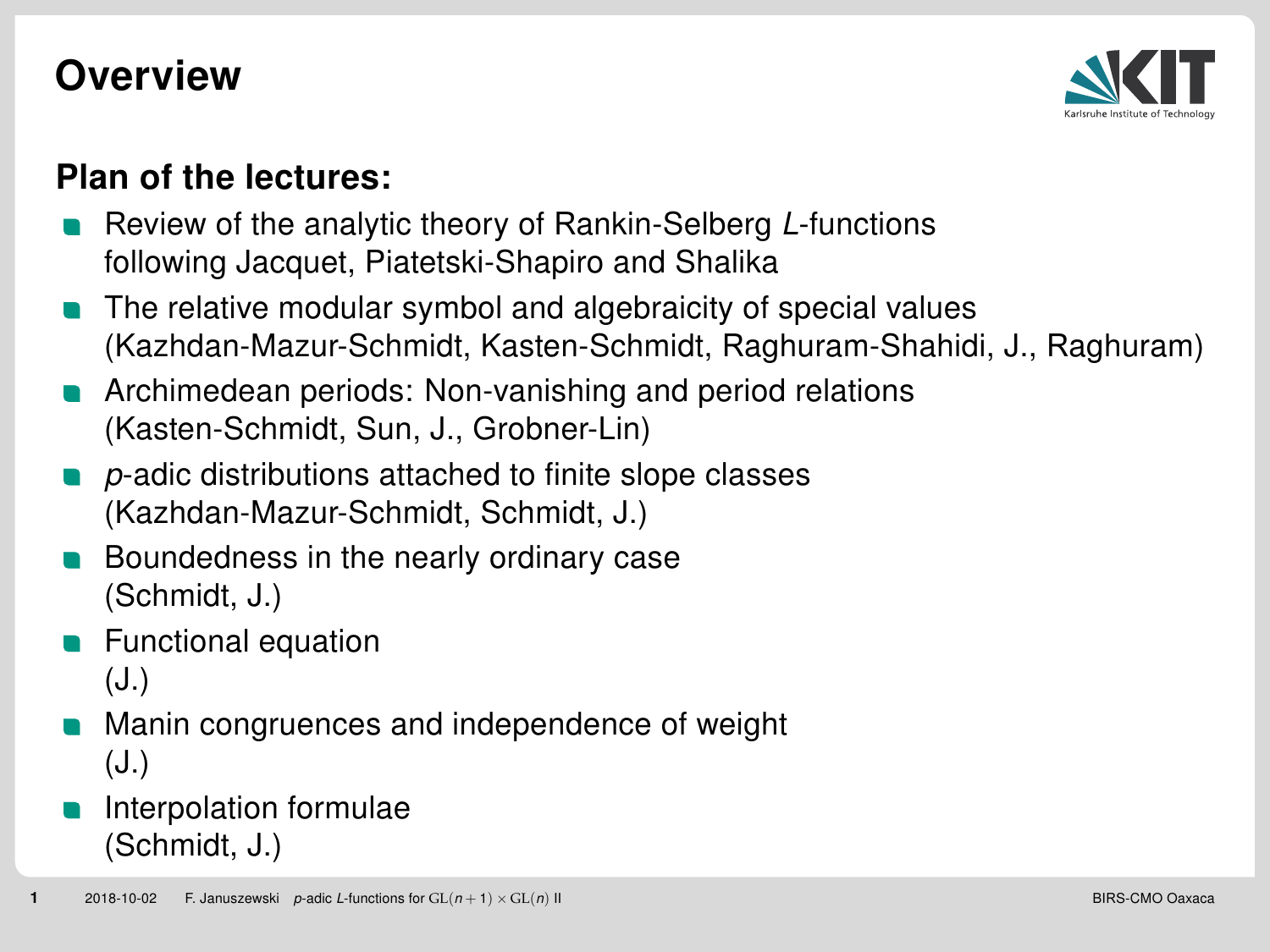## Main References



#### Analytic Theory

J. Cogdell, Analytic theory of L-functions for  $GL(n)$ . Proc. 'School on Automorphic Forms, L-functions, and Number Theory' Institute for Advanced Studies Hebrew University, Jerusalem, March 12–16, 2001.

#### Algebraicity of L-values

A. Raghuram, Critical values for Rankin-Selberg L-functions for  $GL(n) \times GL(n-1)$ and the symmetric cube L-functions for  $GL(2)$ . Forum Math. 28 (2016) No. 3, 457-489.

#### (Archimedean) Periods

B. Sun, The non-vanishing hypothesis at infinity for Rankin-Selberg convolutions. Journal of the American Mathematical Society 30 (2017), 1–25.

F. Januszewski, On Period Relations for Automorphic L-functions I. Transactions of the American Mathematical Society, in press.

H. Grobner, J. Lin, Special values of L-functions and the refined Gan-Gross-Prasad

Conjecture, Preprint.

#### Construction of  $p$ -adic *L*-functions

F. Januszewski, Non-abelian p-adic Rankin-Selberg L-functions and non-vanishing of central L-values. http://arxiv.org/abs/1708.02616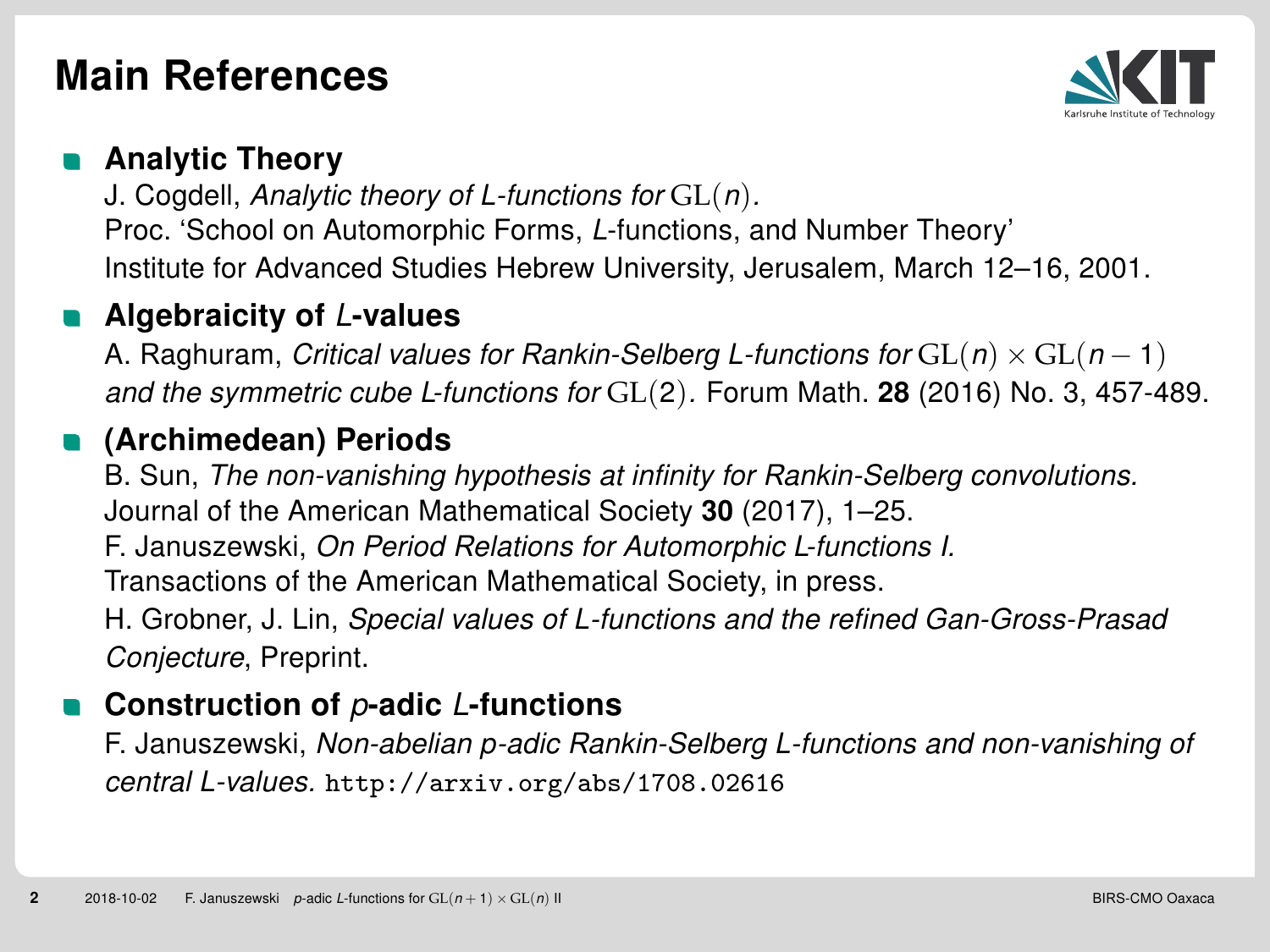## Table of Contents



#### [Analytic Theory](#page-11-0) [Automorphic Representations](#page-12-0) [Rankin-Selberg](#page-21-0) *ζ*-integrals Local L[-functions: Non-archimedean case](#page-0-0) Local L[-functions: Archimedean case](#page-0-0) [Global Rankin-Selberg](#page-0-0) L-functions

[Regular algebraic representations](#page-0-0) [Automorphic cohomology](#page-0-0) [Automorphic cohomology classes](#page-0-0) [Evaluation of cohomology classes](#page-0-0) [Non-vanishing of archimedean periods](#page-0-0) [Rationality of special values](#page-0-0) Towards p-adic L[-functions](#page-0-0)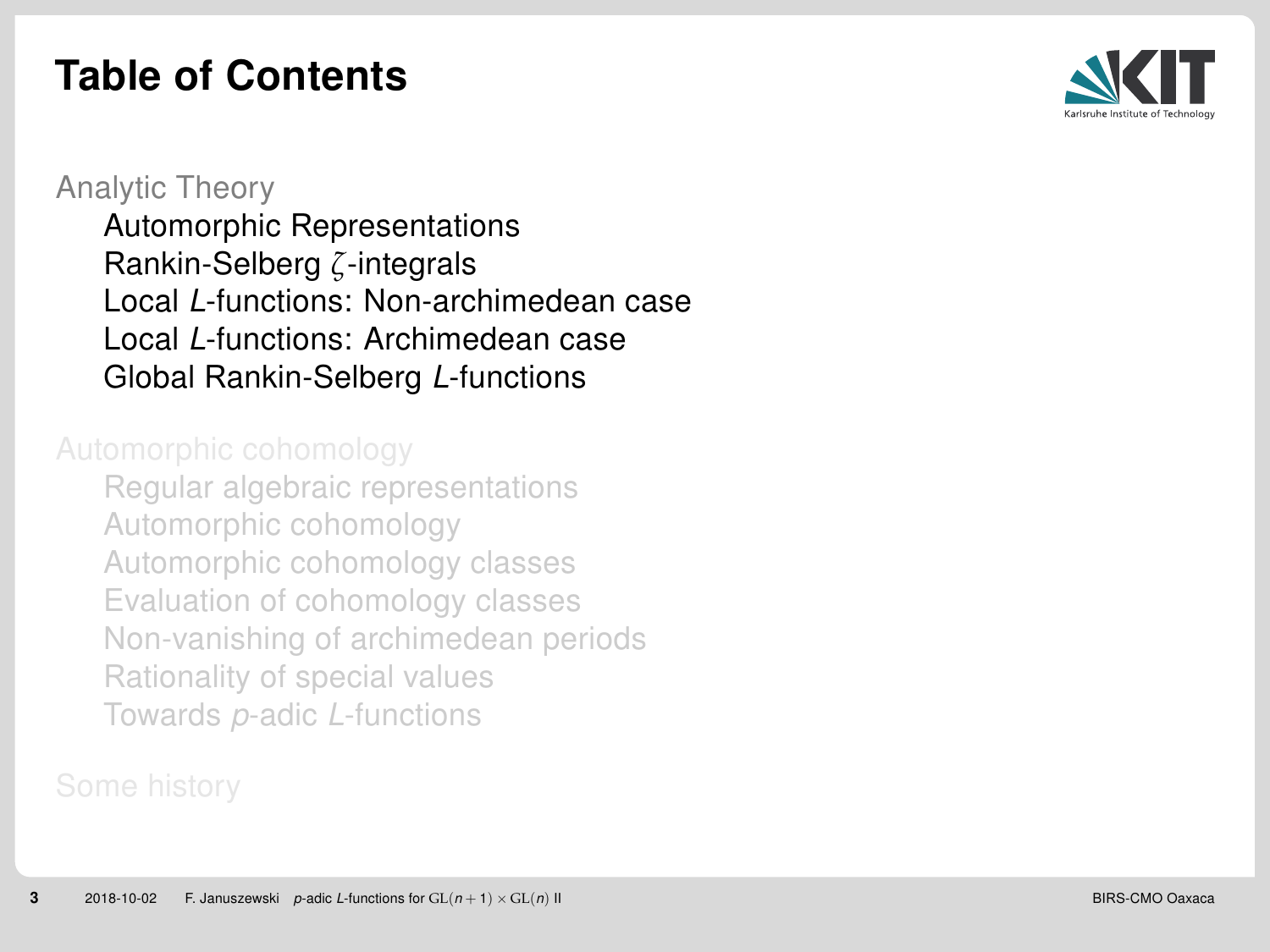#### Automorphic Representations



 $F/\mathbf{Q}$  number field, **A** ring of over **Q**,  $\mathbf{A}_F = \mathbf{A} \otimes_{\mathbf{Q}} F$  $\Pi$  irred. cusp. autom. rep. of  $GL_n({\bf A}_F)$  $GL_n \supset B_n = T_n U_n$  standard upper Borel subgroup  $\mathbf{1} \neq \psi : \; \mathsf{F}\backslash \mathsf{A}_{\mathsf{F}} \to \mathsf{C}^{\times}$ , extends to  $\mathsf{U}_n(\mathsf{A}_{\mathsf{F}})$  via

$$
(u_{ij}) \mapsto \prod_{i=1}^{n-1} \psi(u_{i,i+1}).
$$

For any cusp for  $\varphi\in\Pi\subseteq L^2(\mathrm{GL}_n({F})\backslash\mathrm{GL}_n(\mathbf{A}_F))$  we have its Fourier transform

$$
\left[W_\varphi:\quad g\mapsto \int_{U_n(F)\backslash U_n(\mathbf{A}_F)}\varphi(ug)\psi^{-1}(u)du\right]\quad\in\quad\mathrm{Ind}_{U_n(\mathbf{A}_F)}^{\mathrm{GL}_n(\mathbf{A}_F)}\psi.
$$

Shalika:  $\mathscr{W}(\Pi, \psi) := \{W_{\varphi} \mid \varphi \in \Pi\}$  is non-zero, hence isomorphic to  $\Pi$ , since

$$
\varphi(g) \; = \; \sum_{\gamma \in U_{n-1}(F) \backslash \operatorname{GL}_{n-1}(F)} \, W_{\varphi}(\begin{pmatrix} \gamma & \\ & 1 \end{pmatrix} \cdot g).
$$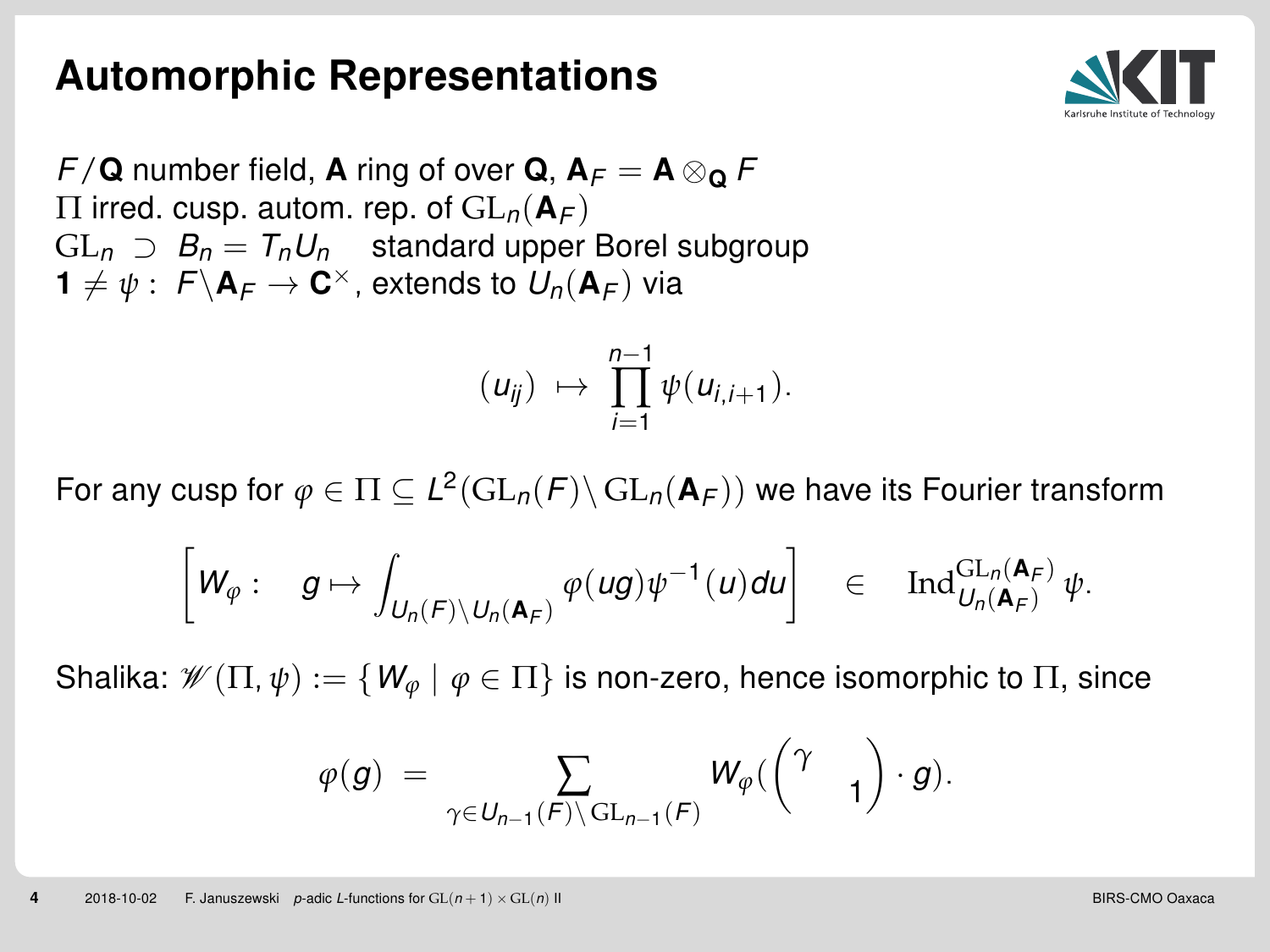## Rankin-Selberg *ζ*-integrals



 $n \geq 1$  for the rest of the lectures

 $\Pi$ , Σ irred. cusp. autom. rep. of  $GL_{n+1}({\bf A}_F)$  and  $GL_n({\bf A}_F)$ Jacquet, Piatetski-Shapiro and Shalika consider for  $\varphi\in \Pi,\ \varphi'\in \Sigma$ :

$$
I(\bm{s};\varphi,\varphi')\;:=\;\int\limits_{\mathrm{GL}_n(\bm{\digamma})\backslash\mathrm{GL}_n(\bm{\mathsf{A}}_{\bm{\digamma}})}\varphi(\begin{pmatrix}g&\\&1\end{pmatrix})\varphi'(g)|\det g|^{s-\frac{1}{2}}dg
$$

Then:

- $I(\bm{s};\varphi,\varphi')$  converges absolutely and uniformly on compact sets for all  $\bm{s}\in\mathbf{C}$
- $I(\bm{s};\varphi,\varphi')$  defines an entire function in  $\bm{s}$ , bounded in vertical strips
- With  $\widetilde{\varphi}(g):=\varphi({}^{t}g^{-1})$  it satisfies the functional equation

$$
I(\mathbf{s};\varphi,\varphi')\;=\;I(1-\mathbf{s};\widetilde{\varphi},\widetilde{\varphi}').
$$

*I*( $s$ ;  $\phi$ ,  $\phi'$ ) is Eulerian if  $W_\phi \in \mathscr{W}(\Pi,\psi)$  and  $W_{\phi'} \in \mathscr{W}(\Sigma,\psi^{-1})$  are factorizable For  $n = 1$  this is the  $\zeta$ -integral of Jacquet-Langlands for  $GL(2)$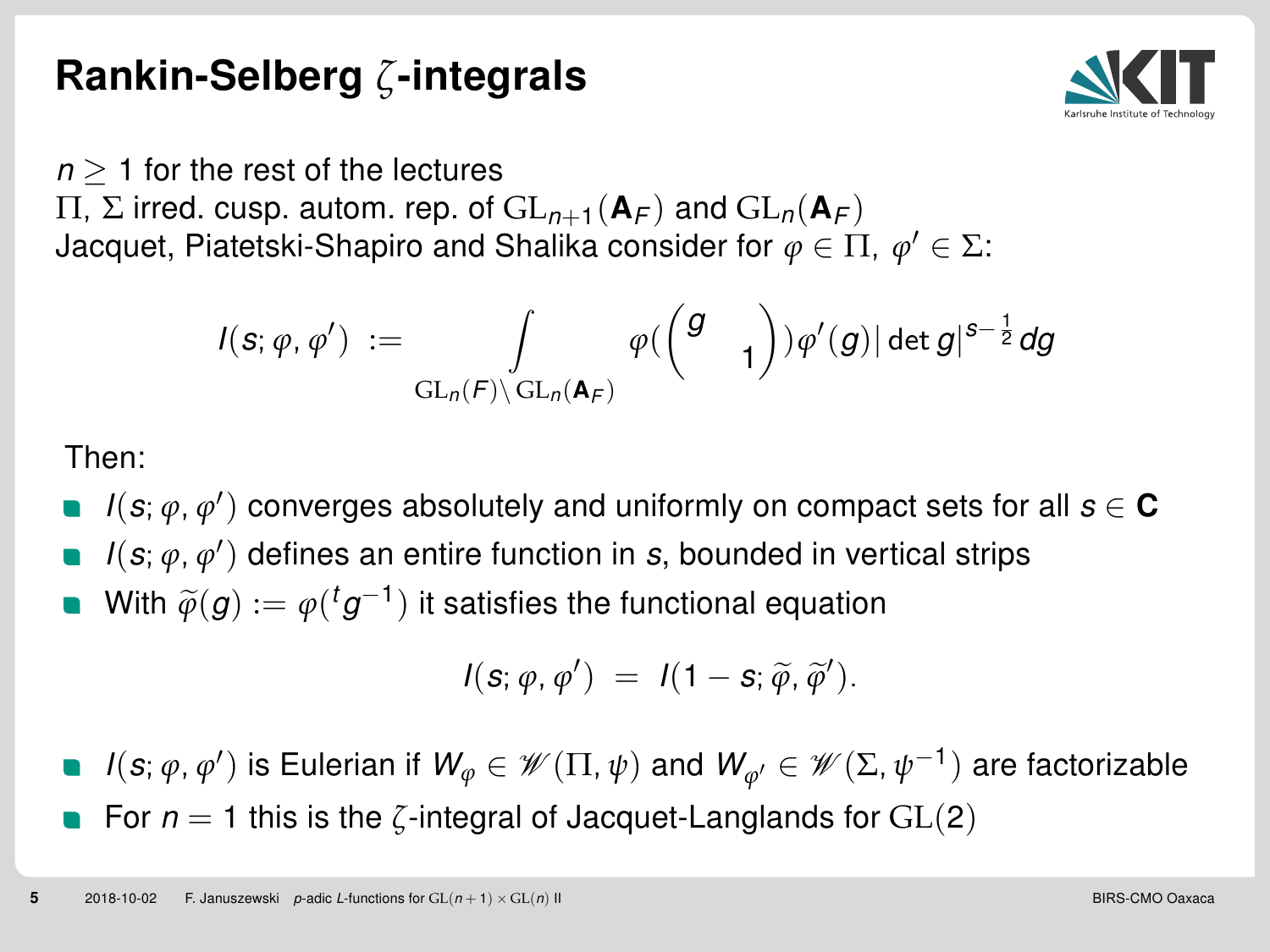## Rankin-Selberg *ζ*-integrals



Assume 
$$
W_{\varphi} = \otimes_{v} W_{v}
$$
 and  $W_{\varphi'} = \otimes_{v} W'_{v}$  with  

$$
W_{v} \in \mathscr{W}(\Pi_{v}, \psi_{v}), \quad W'_{v} \in \mathscr{W}(\Sigma_{v}, \psi_{v}^{-1})
$$

Then for  $\Re(s) \gg 0$ :

$$
I(s; \varphi, \varphi') = \int_{U_n(\mathbf{A}_F) \backslash GL_n(\mathbf{A}_F)} W_{\varphi}(\begin{pmatrix} g \\ & 1 \end{pmatrix}) W_{\varphi'}(g) |\det g|^{s-\frac{1}{2}} dg
$$
  
\n
$$
= \prod_{V} \int_{U_n(F_V) \backslash GL_n(F_V)} W_V(\begin{pmatrix} g_V \\ & 1 \end{pmatrix}) W'_V(g_V) |\det g_V|^{s-\frac{1}{2}} dg_V
$$
  
\n
$$
= \prod_{V} \Psi(s; W_V, W'_V)
$$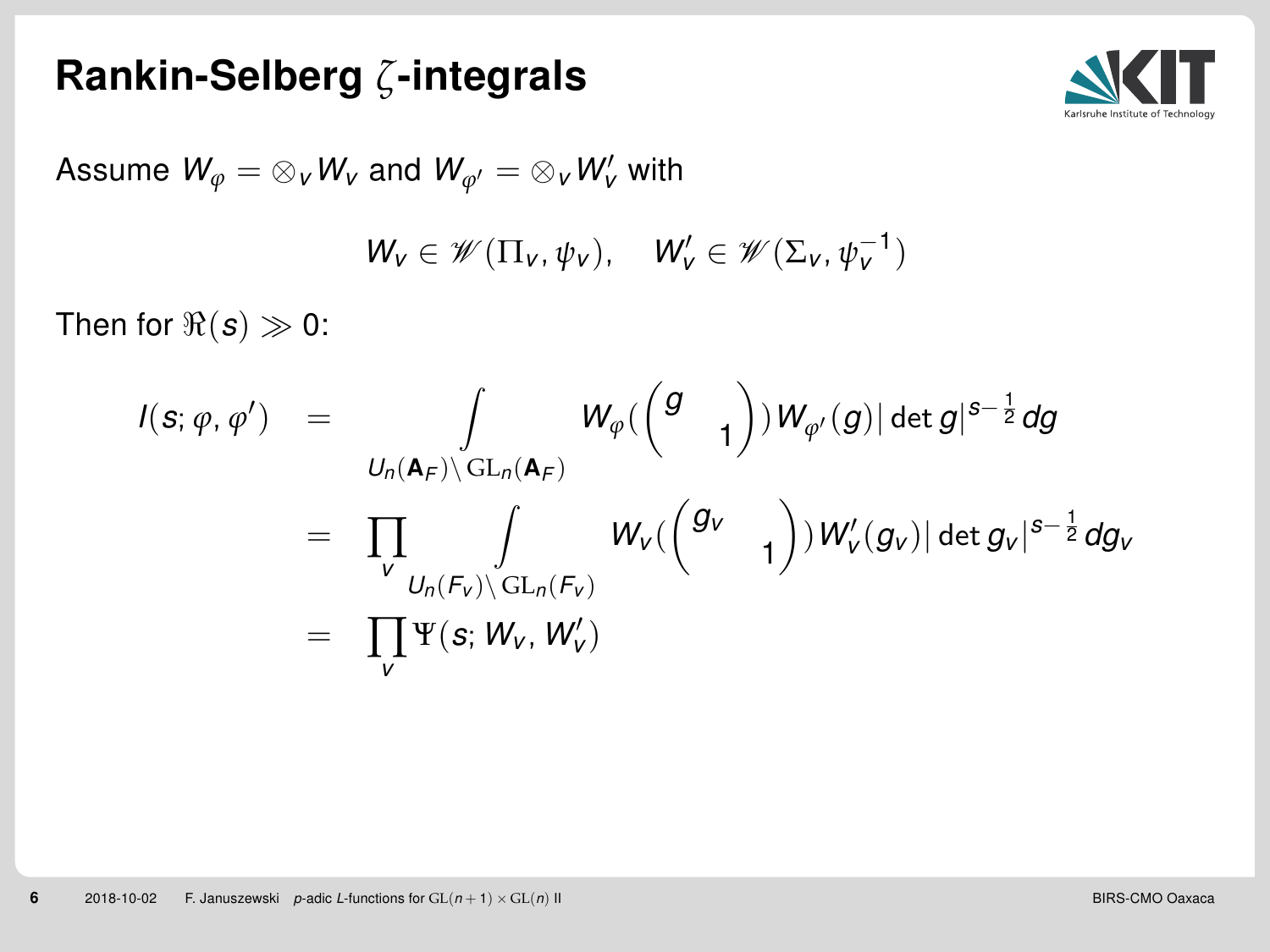#### Local / -functions: Non-archimedean case



Assume  $v \nmid \infty$  and write q for the residue field cardinality. For varying  $W_v \in \mathscr{W}(\Pi_v, \psi_v)$  and  $W_v' \in \mathscr{W}(\Sigma_v, \psi_v^{-1})$  the  $\zeta$ -integrals

$$
\Psi(s;W_{\mathsf{V}},W_{\mathsf{V}}')\;=\;\int\limits_{U_n(\mathcal{F}_{\mathsf{V}})\backslash\operatorname{GL}_n(\mathcal{F}_{\mathsf{V}})}W_{\mathsf{V}}(\begin{pmatrix}g_{\mathsf{V}}&&\\&1\end{pmatrix})\,W'_{\mathsf{V}}(g_{\mathsf{V}})|\det g_{\mathsf{V}}|^{s-\frac{1}{2}}dg_{\mathsf{V}}
$$

span a fractional  ${\bf C}[q^{\scriptscriptstyle {\cal S}},q^{-{\scriptscriptstyle {\cal S}}}]$ -ideal in  ${\bf C}(q^{-{\scriptscriptstyle {\cal S}}})$  containing 1.

Definition (Non-archimedean local L-functions)

Define  $L(s, \Pi_v \times \Sigma_v)$  as the unique generator of the form

$$
L(s, \Pi_{v} \times \Sigma_{v}) = \frac{1}{P(q^{-s})}, \quad P(X) \in \mathbf{C}[X], \ P(0) = 1.
$$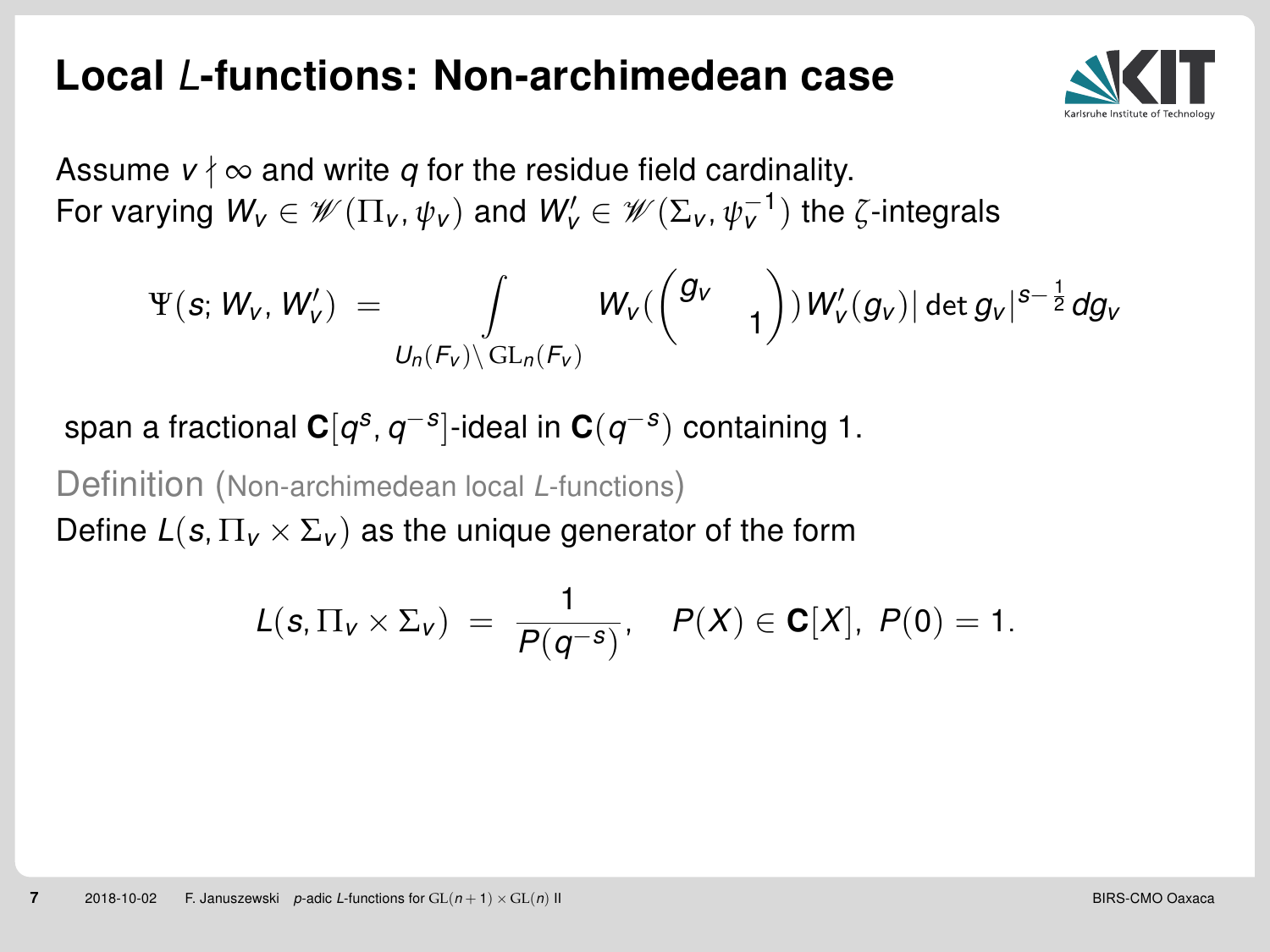## Local / -functions: Non-archimedean case



**Spherical case:** If  $\Pi_{\nu}$  and  $\Sigma_{\nu}$  are *spherical*, Shintani's explicit formulae show

$$
L(s,\Pi_{v}\times\Sigma_{v}) = \Psi(s;W_{v}^{0},W_{v}'^{0}) = \frac{1}{\det(1-q^{-s}A\otimes A')}
$$

where  $W_{V}^{0}\in\mathscr{W}(\Pi_{V},\psi_{V})^{\mathrm{GL}_{n+1}(\mathcal{O})},$   $W_{V}^{\prime\,0}\in\mathscr{W}(\Sigma_{V},\psi_{V}^{-1})^{\mathrm{GL}_{n}(\mathcal{O})}$  are the spherical vectors and

$$
A\ \in\ \mathrm{GL}_{n+1}(\mathbf{C}),\quad A'\ \in\ \mathrm{GL}_n(\mathbf{C})
$$

are the Satake parameters for  $\Pi_{\nu}$  and  $\Sigma_{\nu}$ .

**General case:**  $L(s, \Pi_v \times \Sigma_v)$  is always in the image of the map

$$
\mathscr{W}(\Pi_{v},\psi_{v})\otimes \mathscr{W}(\Sigma_{v},\psi_{v}^{-1})\to \mathbf{C}(q^{-s}),
$$

$$
W_{\nu}\otimes W'_{\nu}\;\mapsto\; \Psi(s;\,W_{\nu},\,W'_{\nu}),
$$

i.e. it is a finite linear combination of local *ζ*-integrals. **Caution:** The essential vectors do **not** yield  $L(s, \Pi_{V} \times \Sigma_{V})$  in general.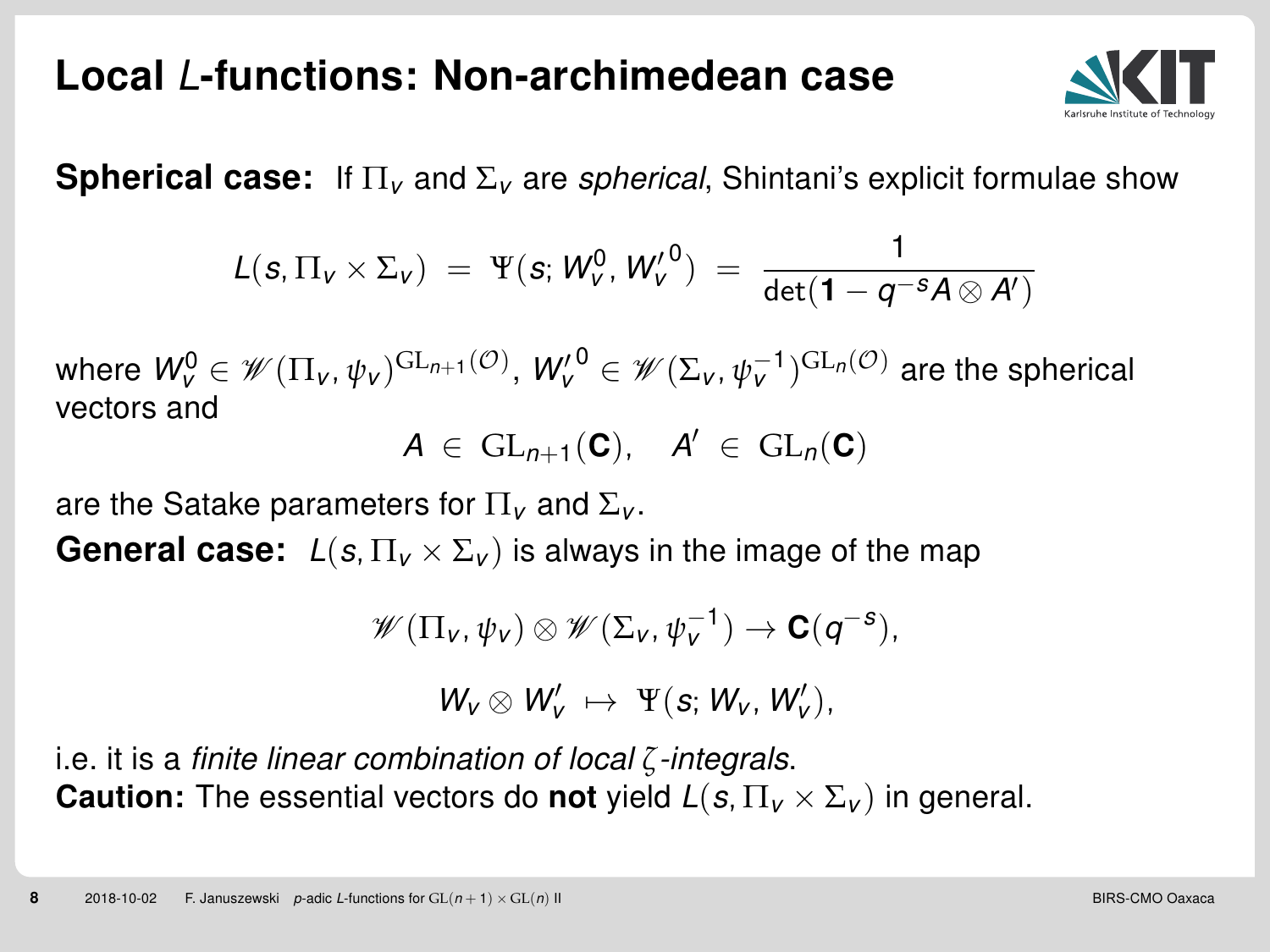#### Local / -functions: Archimedean case



Assume  $v \mid \infty$  and write  $K_v \subseteq \mathrm{GL}_{n+1}(\mathcal{F}_v)$  and  $K_v' \subseteq \mathrm{GL}_n(\mathcal{F}_v)$  for the (standard) maximal compact subgroups.

$$
\Pi_{v} \qquad \supset \qquad \Pi_{v}^{\infty} \qquad \supset \qquad \Pi_{v}^{(K_{v})}
$$

- $\Pi_{V}$ : irreducible Hilbert space representation of  $GL_{n+1}(F_{V})$
- $\Pi_\mathsf{v}^\infty$ : smooth vectors, irreducible Fréchet representation of  $\mathrm{GL}_{n+1}(\mathcal{F}_\mathsf{v})$  $\Pi_{\mathsf{V}}^{(\mathsf{K}_{\mathsf{V}})}$ :  $\mathsf{K}_{\mathsf{V}}$ -finite vectors, irreducible  $(\mathfrak{g},\mathsf{K})$ -module

Conceptually, consider the pair  $(\Pi, \Sigma)$  as an automorphic representation  $\widetilde{\Pi}$  of

$$
\widetilde{G} := GL(n+1) \times GL(n).
$$

 $\widetilde{\Pi}^{\infty}_{V} = \Pi^{\infty}_{V} \widehat{\otimes} \Sigma^{\infty}_{V}$  (completed projective tensor product)  $\psi \rightsquigarrow \widetilde{\Pi}_{V}^{(K_{V}\times K'_{V})} = \Pi_{V}^{(K_{V})}\otimes \Sigma_{V}^{(K'_{V})}$  (algebraic tensor product)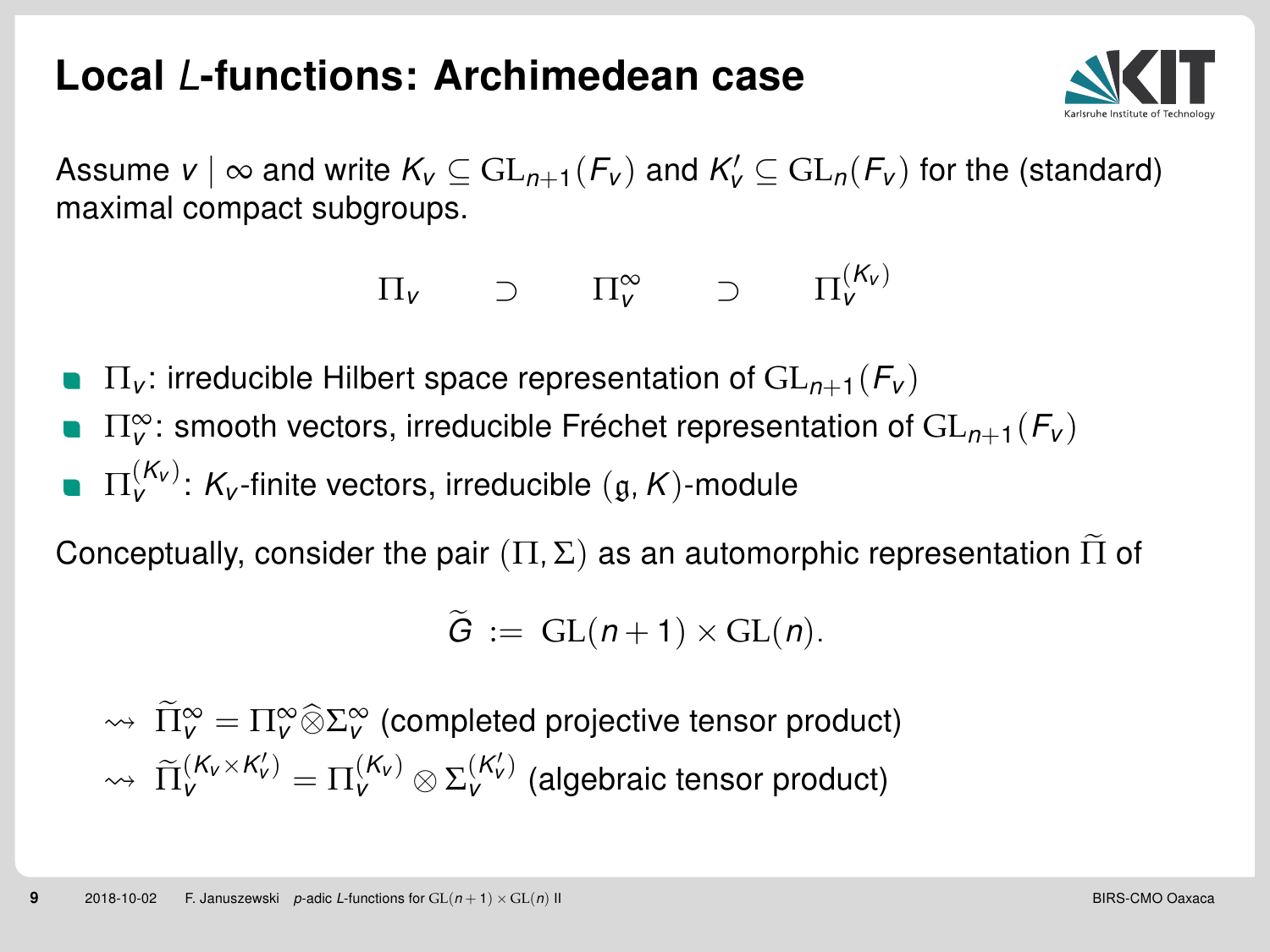## Local / -functions: Archimedean case



Originally, Jacquet and Shalika define  $L(s, \Pi_{v} \times \Sigma_{v})$  via LLC. Results of Jacquet-Shalika, Cogdell-Piatetski-Shapiro and Stade show:

For  $\Re(s) \gg 0$ ,  $\Psi(s; -, -)$  extends to a continuous map

 $\mathscr{W}(\Pi_{\mathsf{v}}^{\infty}, \psi_{\mathsf{v}}) \widehat{\otimes} \mathscr{W}(\Sigma_{\mathsf{v}}^{\infty}, \psi_{\mathsf{v}}^{-1}) \rightarrow \mathbf{C}$ 

For every  $\widetilde{W}_v \in \mathscr{W}(\Pi^\infty_v, \psi_v) \widehat{\otimes} \mathscr{W}(\Sigma^\infty_v, \psi_v^{-1})$  there is an *entire* function  $H(\bm{s})$  with

$$
\Psi(\mathbf{s};\widetilde{W}_V) = H(\mathbf{s}) \cdot L(\mathbf{s}, \Pi_V \times \Sigma_V)
$$

- If W is K-finite, then  $H(s)$  is a polynomial in s.
- For every  $s_0 \in \mathbf{C}$  there is a K-finite  $\widetilde{W}_v = W_v \otimes W'_v$  with  $H(s_0) \neq 0$ .
- Therefore, we find a K-finite  $\widetilde{W}_V \in \mathscr{W}(\Pi_V, \psi_V)^{(\mathcal{K}_V)} \otimes \mathscr{W}(\Sigma_V, \psi_V^{-1})^{(\mathcal{K}_V')}$  with

$$
\Psi(\mathbf{s};\,\widetilde{\mathbf{W}}_{V})\;=\;L(\mathbf{s},\Pi_{V}\times\Sigma_{V})
$$

**Caution:** This is **not known** for  $GL(m) \times GL(n)!$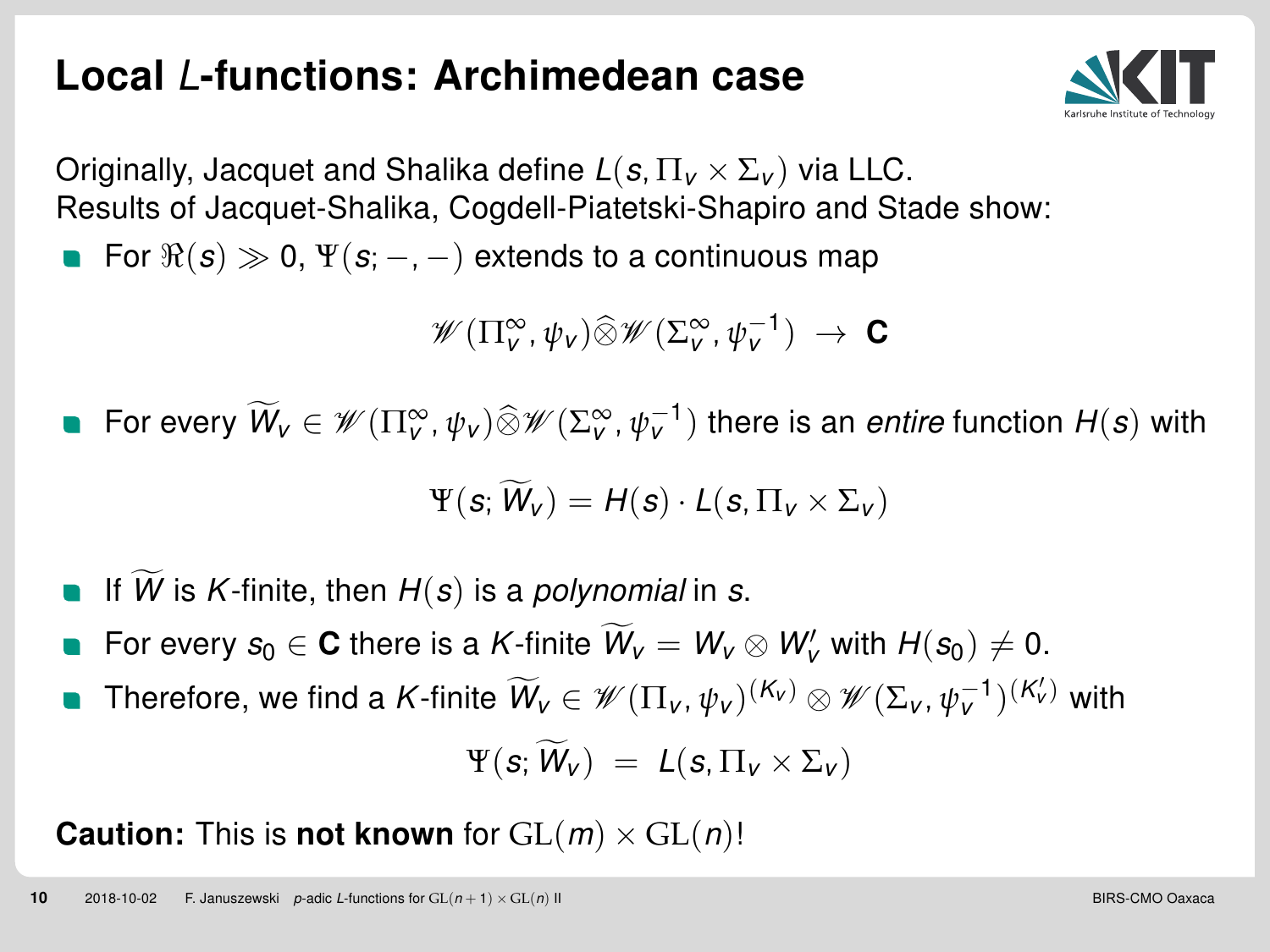#### <span id="page-11-0"></span>Global Rankin-Selberg L-functions



Put for  $\Re(s) \gg 0$ :

$$
\Lambda(\mathbf{s},\Pi\times\Sigma) \;:=\; \prod_{\mathbf{v}} L(\mathbf{s},\Pi_{\mathbf{v}}\times\Sigma_{\mathbf{v}}) \;=\; L(\mathbf{s},\Pi_{\infty}\times\Sigma_{\infty})\cdot L(\mathbf{s},\Pi\times\Sigma)
$$

Then:

 $\Lambda(s,\Pi \times \Sigma)$  extends *holomorphically* to all  $s \in \mathbf{C}$ , bounded in vertical strips  $\Lambda(s,\Pi \times \Sigma)$  satisfies a functional equation

$$
\Lambda(\textbf{s},\Pi\times\Sigma)~=~\epsilon(\textbf{s},\Pi\times\Sigma)\Lambda(1-\textbf{s},\Pi^\vee\times\Sigma^\vee)
$$

There is are finitely many K-finite cusp forms  $\varphi_i \in \Pi, \, \varphi'_i \in \Sigma$ , with

$$
\Lambda(\mathbf{s},\Pi\times\Sigma) = \sum_i I(\mathbf{s};\varphi_i,\varphi'_i)
$$

and we may assume:  $\quad$   $W_{\varphi_i} \; = \; \otimes_{\tiny V} W_{i,\tiny V} \notag^i \; W_{\varphi'_i} \; = \; \otimes_{\tiny V} W'_{i,\tiny V}$ , with: For almost all  $v \nmid \infty$ ,  $W_{\varphi, i, v}$ ,  $W_{\varphi, i, v}'$  are the normalized spherical vectors

For all  $v \mid \infty$ ,  $W_{\varphi,i,v}$ ,  $W_{\varphi,i,v}'$  are K-finite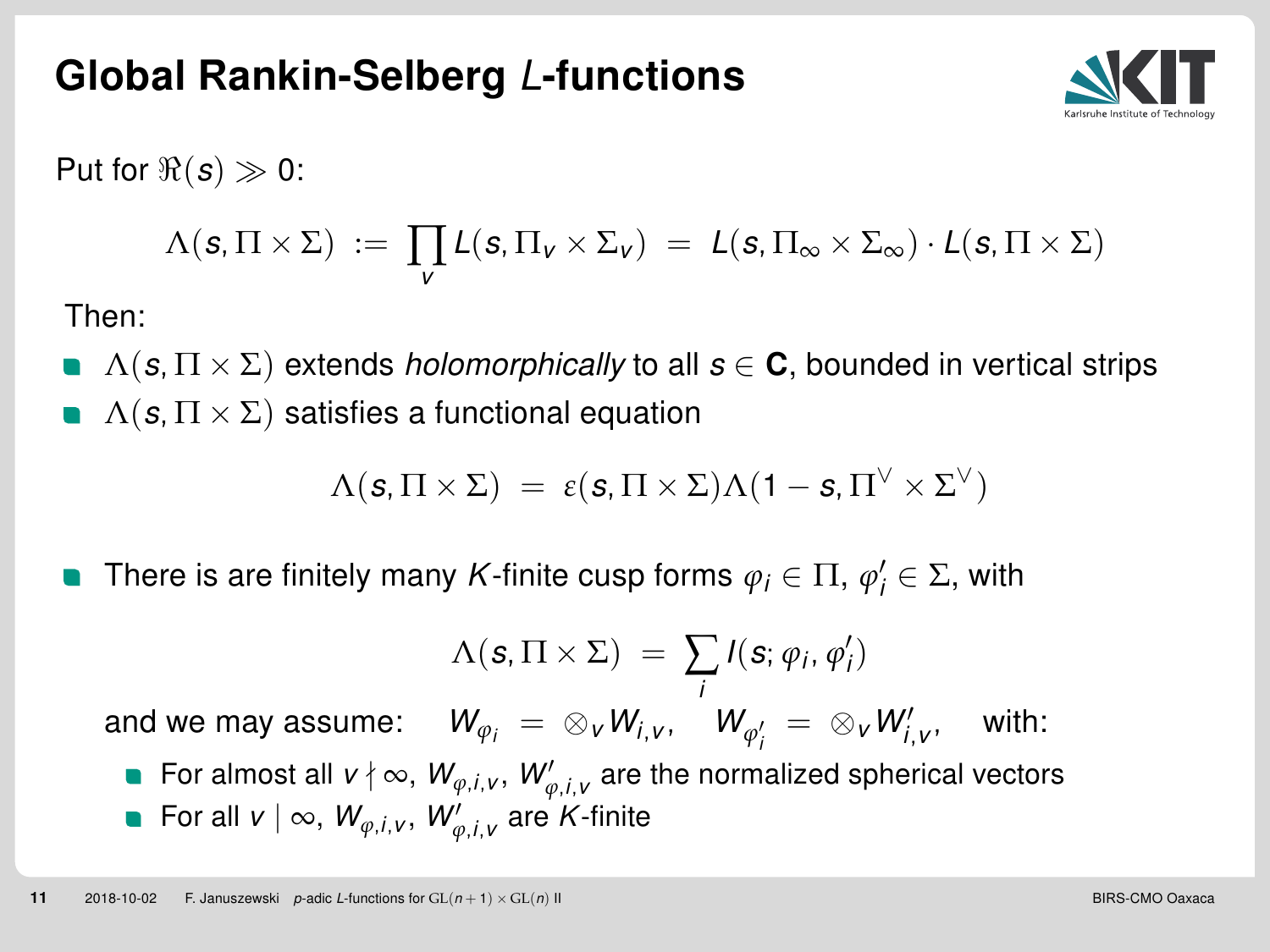## <span id="page-12-0"></span>Table of Contents



[Automorphic Representations](#page-12-0) [Rankin-Selberg](#page-21-0) *ζ*-integrals Local L[-functions: Non-archimedean case](#page-0-0) Local L[-functions: Archimedean case](#page-0-0) [Global Rankin-Selberg](#page-0-0) L-functions

[Automorphic cohomology](#page-0-0)

[Regular algebraic representations](#page-0-0) [Automorphic cohomology](#page-0-0) [Automorphic cohomology classes](#page-0-0) [Evaluation of cohomology classes](#page-0-0) [Non-vanishing of archimedean periods](#page-0-0) [Rationality of special values](#page-0-0) Towards p-adic L[-functions](#page-0-0)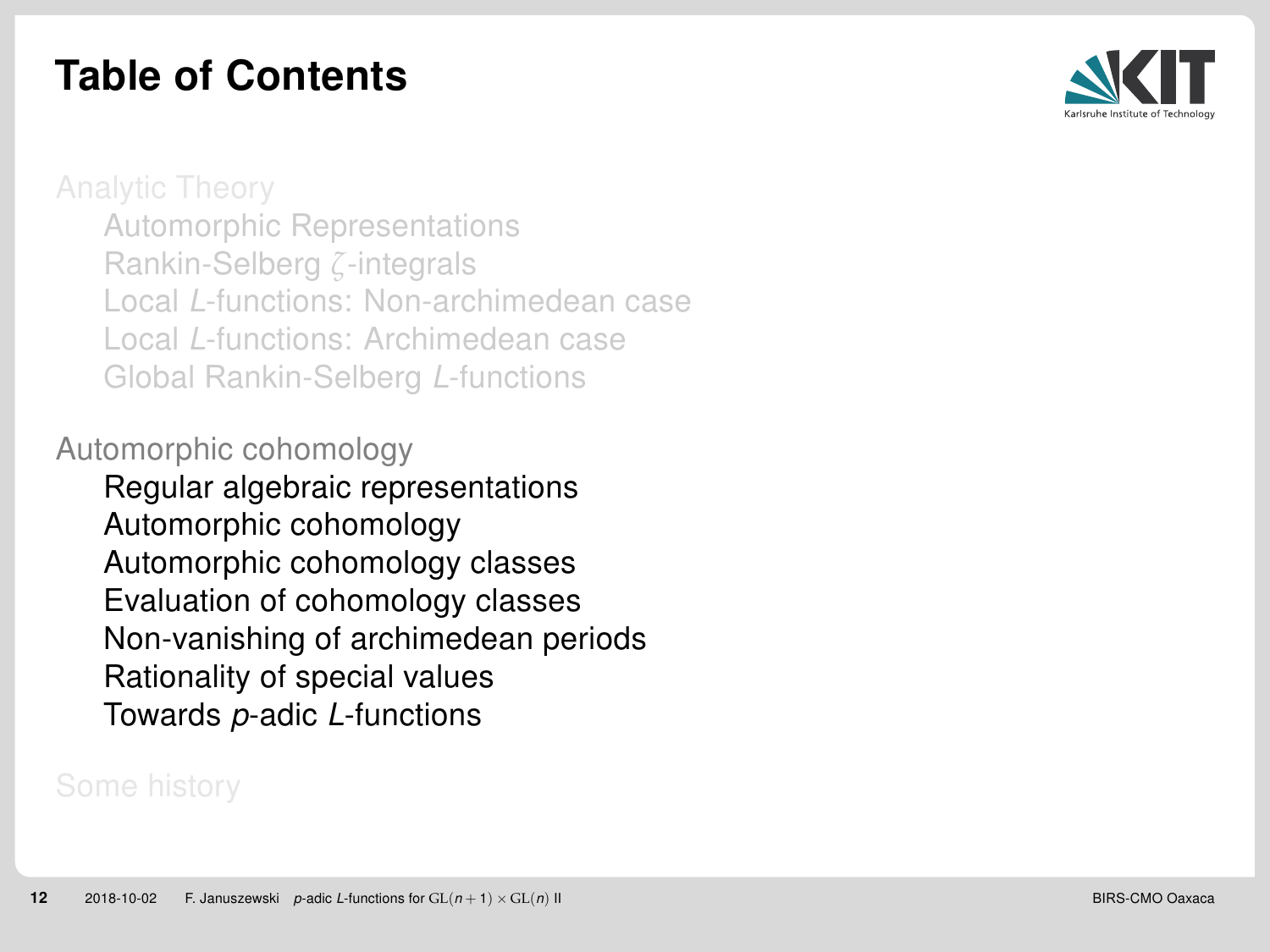## Regular algebraic representations



Let for  $v | \infty$ :

$$
\bullet\ \widetilde{K}_v:=Z(F_v)^0\cdot K_v
$$

- $\mathfrak{g}_v := \mathbf{C} \otimes_{\mathbf{R}} \mathrm{Lie}(\mathrm{GL}_{n+1}(\mathcal{F}_v)) = (\mathbf{C} \otimes_{\mathbf{R}} \mathcal{F}_v)^{n+1 \times n+1}$
- $L_v$ : an irreducible rational representation of res $F_v$ <sub>/R</sub> GL( $n+1$ )

Theorem (Speh, Enright, Vogan-Zuckerman)

Let  $\Pi_{\mathbf{v}}$  be an irreducible admissible generic representation of  $GL_{n+1}(F_{\mathbf{v}})$ . TFAE:

\n- $$
H^{\bullet}(\mathfrak{g}_V, \widetilde{K}_V; \Pi_V \otimes L_V) \neq 0
$$
\n- $\Pi_V^{(K_V)} \cong A_{\mathfrak{q}}(\lambda)$  is a cohomologically induced standard module
\n

 $u_V^v = A_q(x)$  is a conomologically induced standard module<br>with  $q \nsubseteq g_V$  a  $\vartheta$ -stable Borel subalgebra and  $\lambda = H^0(u_{n+1}; L_V^{\vee})$ 

$$
\Pi_{\mathbf{v}} \cong \begin{cases} \mathsf{J}_{\lambda} = \operatorname{Ind}_{P_{n+1}(\mathbf{R})}^{\operatorname{GL}_{n+1}(\mathbf{R})} \left[ D(\ell_1) \middle| \det \left| \mathbf{w}/2 \otimes D(\ell_2) \right| \det \left| \mathbf{w}/2 \otimes \cdots \right. \right], \\ \ell = 2\lambda + 2\rho_{n+1} - \mathbf{w} : \mathbf{w} = \lambda_i + \lambda_{n+2-i}, \qquad \text{if } F_{\mathbf{v}} \cong \mathbf{R} \\ \mathsf{J}_{\lambda} = \operatorname{Ind}_{B_{n+1}(\mathbf{R})}^{\operatorname{GL}_{n+1}(\mathbf{R})} \left[ z^{a_1} \overline{z}^{b_1} \otimes \cdots \otimes z^{a_{n+1}} \overline{z}^{b_{n+1}} \right], \ \lambda = (\lambda^t, \lambda^{\bar{t}}), \\ a = \lambda^t + \rho_{n+1}, \ b = \lambda^{\bar{t}} - \rho_{n+1} = \mathbf{w} - \lambda^t - \rho_{n+1}, \quad \text{if } F_{\mathbf{v}} \cong \mathbf{C} \end{cases}
$$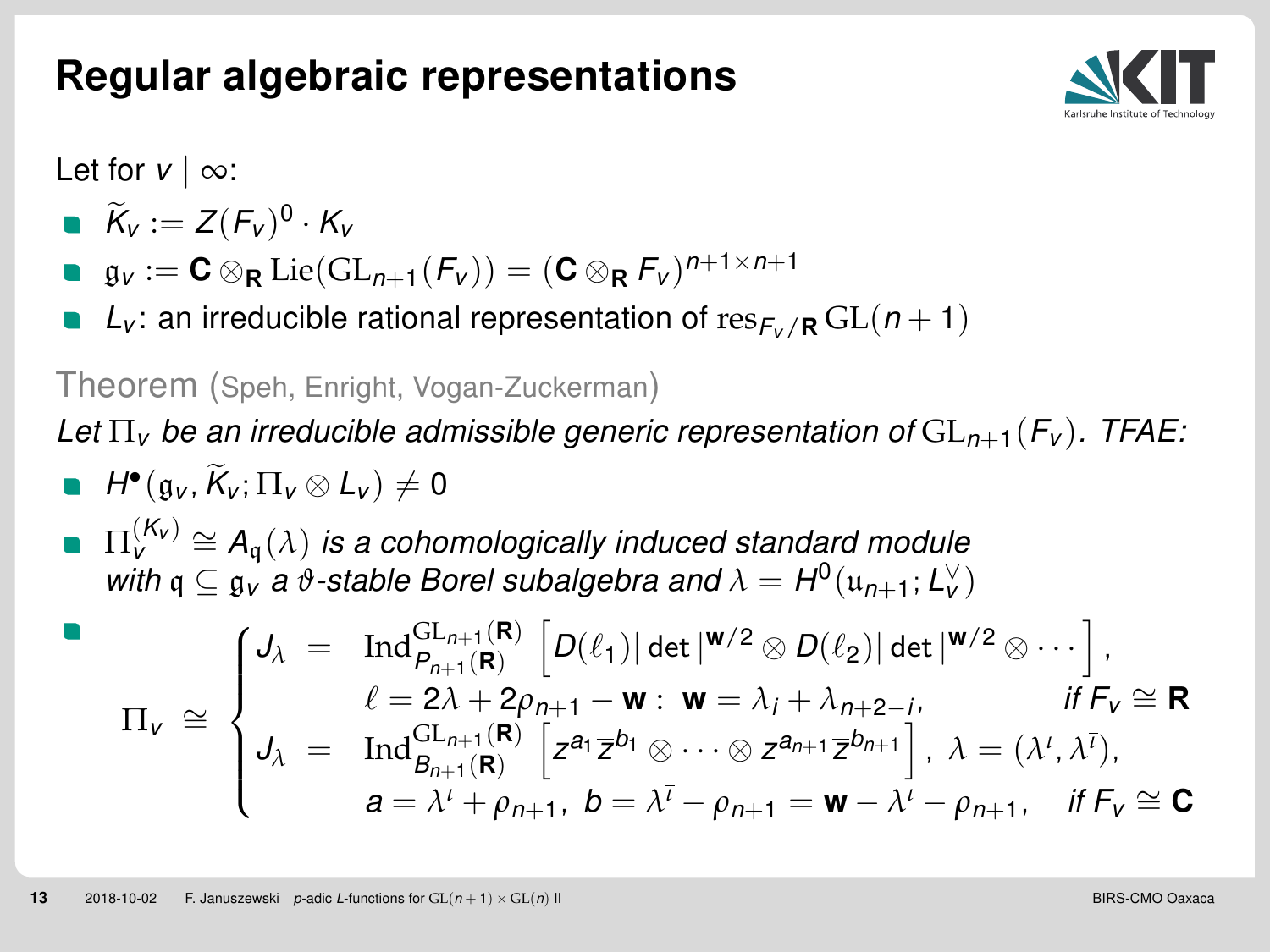Regular algebraic representations



Definition (Clozel)

A cuspidal automorphic representation  $\Pi$  of  $GL_{n+1}(\mathbf{A}_F)$  is called *regular algebraic* if for all  $v \mid \infty$  there is an  $L_v$  such that

$$
H^{\bullet}(\mathfrak{g}_{V},\widetilde{K}_{V};\Pi_{V}\otimes L_{V})\neq 0.
$$

Define:

 $G_{n+1} := \text{res}_{F/\Omega} \operatorname{GL}(n+1)$ 

■  $S_{n+1}$ : maximal Q-split torus in the center  $Z_{n+1} \subseteq G_{n+1}$ 

$$
\bullet \ \ K_{n+1} := \prod_{v \mid \infty} K_v
$$

$$
\bullet \ \widetilde{K}_{n+1} := S_{n+1}(\mathbf{R})^0 \cdot K_{n+1} = \mathbf{R}_{>0} \cdot \prod_{v \mid \infty} K_v
$$

For  $K\subseteq G_{n+1}({\bf A}^{(\infty)})$  compact open:

$$
\mathscr{X}_{n+1}(K) := G_{n+1}(\mathbf{Q}) \backslash G_{n+1}(\mathbf{A}) / \widetilde{K}_{n+1} \cdot K
$$

- L: rational representation of  $G_{n+1}$
- **L**: sheaf on  $\mathscr{X}_{n+1}(K)$  attached to L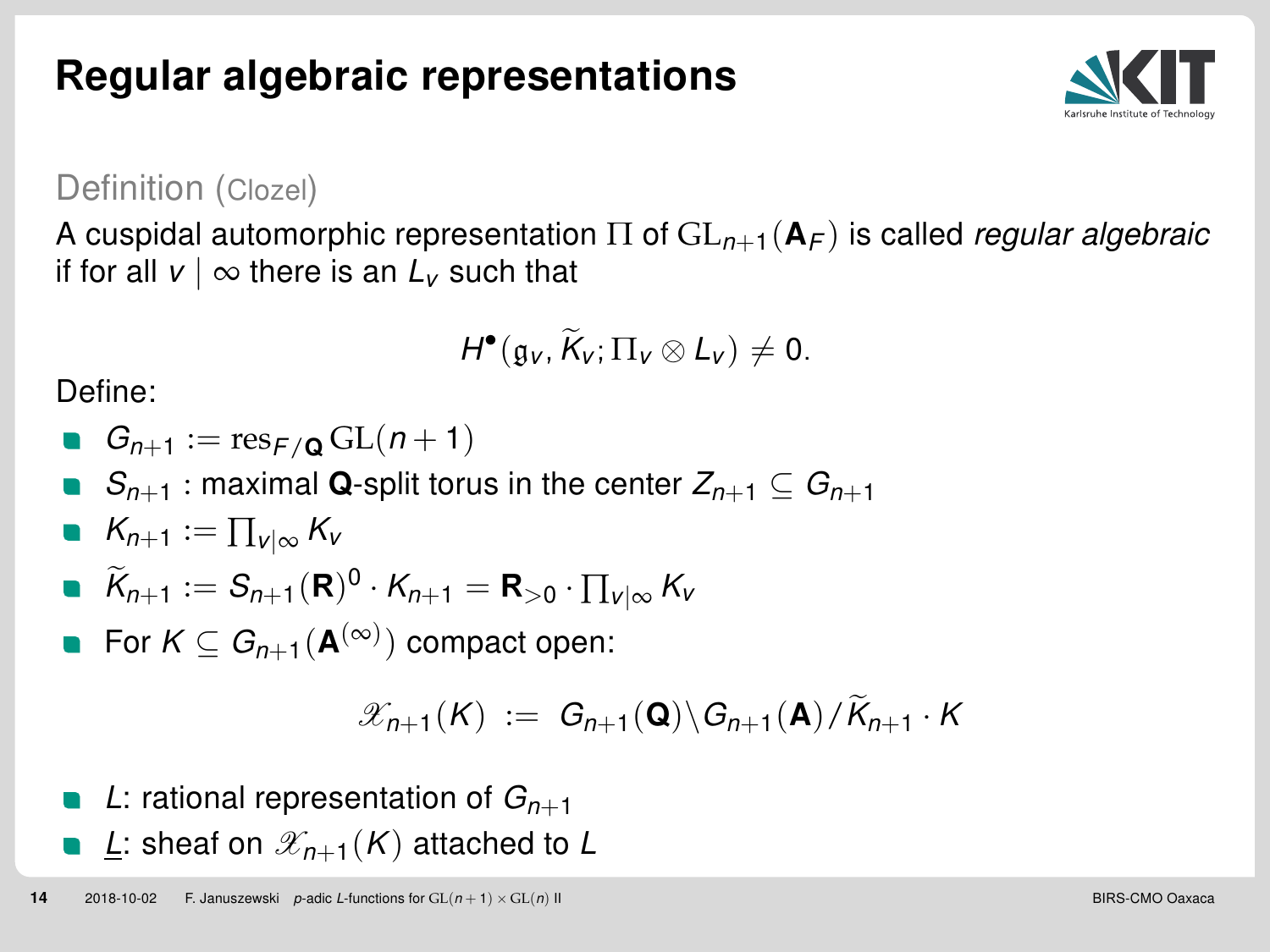#### Automorphic cohomology



 $\Pi$  is regular algebraic iff there is a rational representation L of  $G_{n+1}$  satisfying: There is  $w \in Z$ :

 $L \cong L^{c,\vee} \otimes (N_{F/{\mathbf Q}} \circ \det)^{\otimes {\mathbf W}}$ 

There is a  $G_{n+1}({\bf A}^{(\infty)})$ -module embedding

$$
\Pi^{(\infty)} \subseteq \varinjlim_{K} H^{\bullet}(\mathscr{X}_{n+1}(K); \underline{L})
$$

If this is the case, we have in fact

$$
H^{\bullet}(\mathfrak{g}_{n+1}, \widetilde{K}_{n+1}; \Pi \otimes L) \subseteq \varinjlim_{K} H^{\bullet}(\mathscr{X}_{n+1}(K); \underline{L})
$$

where *inner cohomology* is defined as

$$
H^{\bullet}_{!}(\mathscr{X}_{n+1}(K); \underline{L}) := \text{image}\left[H^{\bullet}_{c}(\mathscr{X}_{n+1}(K); \underline{L}) \to H^{\bullet}(\mathscr{X}_{n+1}(K); \underline{L})\right]
$$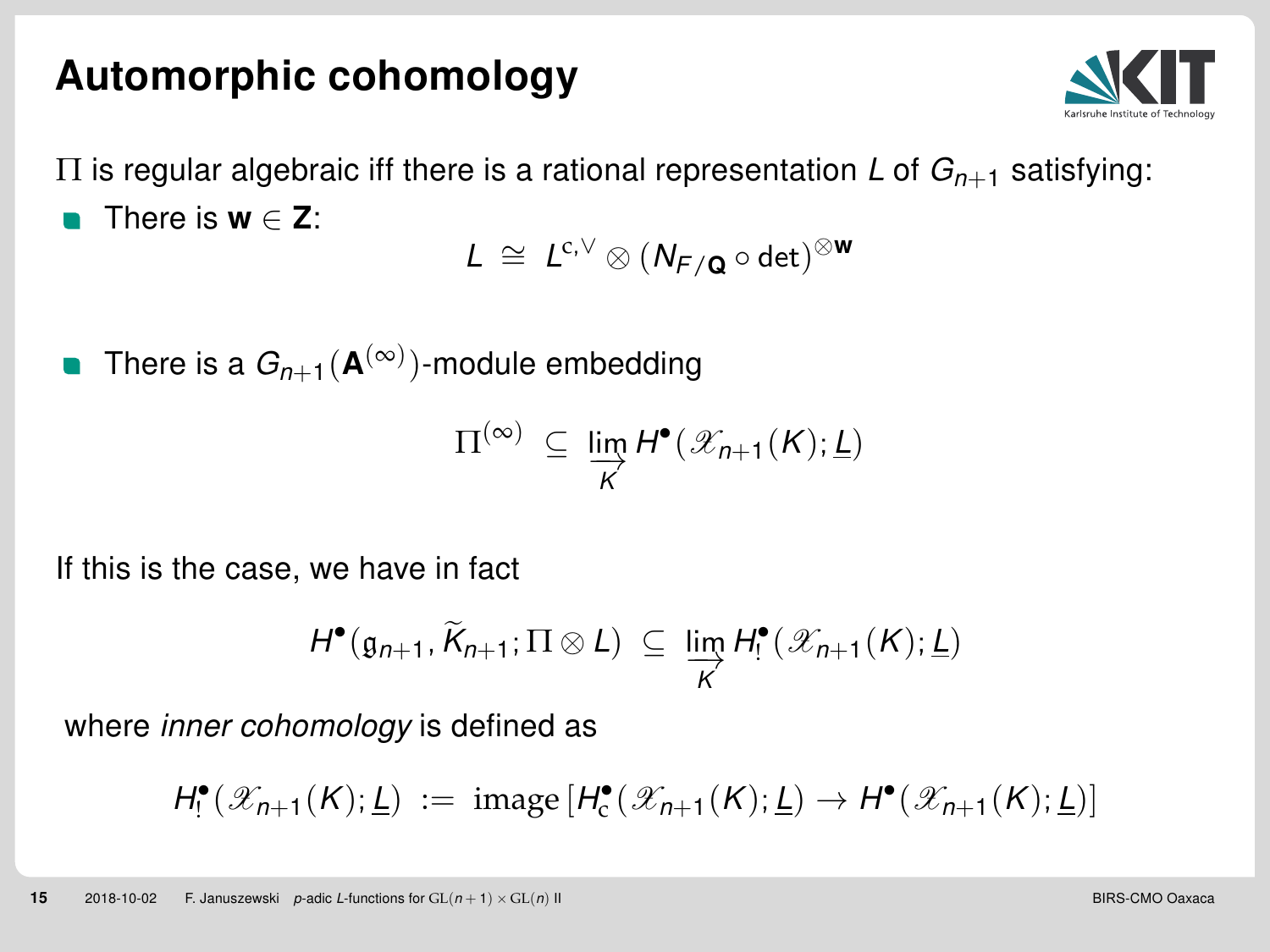#### Automorphic cohomology



We observe:

$$
H^{\bullet}(\mathfrak{g}_{n+1}, \widetilde{K}_{n+1}; \Pi \otimes L) = H^{\bullet}(\mathfrak{g}_{n+1}, \widetilde{K}_{n+1}; \Pi_{\infty} \otimes L) \otimes \Pi^{(\infty)} = \left[ \bigwedge^{\bullet} (\mathfrak{g}_{n+1} / \widetilde{\mathfrak{k}}_{n+1})^* \otimes \Pi_{\infty} \otimes L \right]^{\widetilde{K}_{n+1}} \otimes \Pi^{(\infty)} = \bigwedge^{\bullet - \dim(\mathfrak{n} \cap \mathfrak{p})} (\Gamma \cap \widetilde{\mathfrak{k}}_{n+1})^* \otimes \Pi^{(\infty)}
$$

for  $q = \mathfrak{l} \oplus \mathfrak{n} \subseteq \mathfrak{g}_{n+1} = \mathfrak{p} \oplus \widetilde{\mathfrak{k}}_{n+1}$  a  $\vartheta$ -stable Borel subalgebra. In particular: The multiplicity of  $\Pi^{(\infty)}$  in bottom degree

$$
b_{n+1} := \dim(\mathfrak{n} \cap \mathfrak{p}) = r_1 \cdot \left[ \frac{(n+1)^2}{4} \right] + r_2 \cdot \frac{(n+1)n}{2}
$$

is **one**. Furthermore, there's the numerical **miracle** (S., KMS, J.)

$$
b_{n+1} + b_n = \dim \mathscr{Y}_n(K'), \quad \mathscr{Y}_n(K') := G_n(\mathbf{Q}) \backslash G_n(\mathbf{A}) / K_n \cdot K'
$$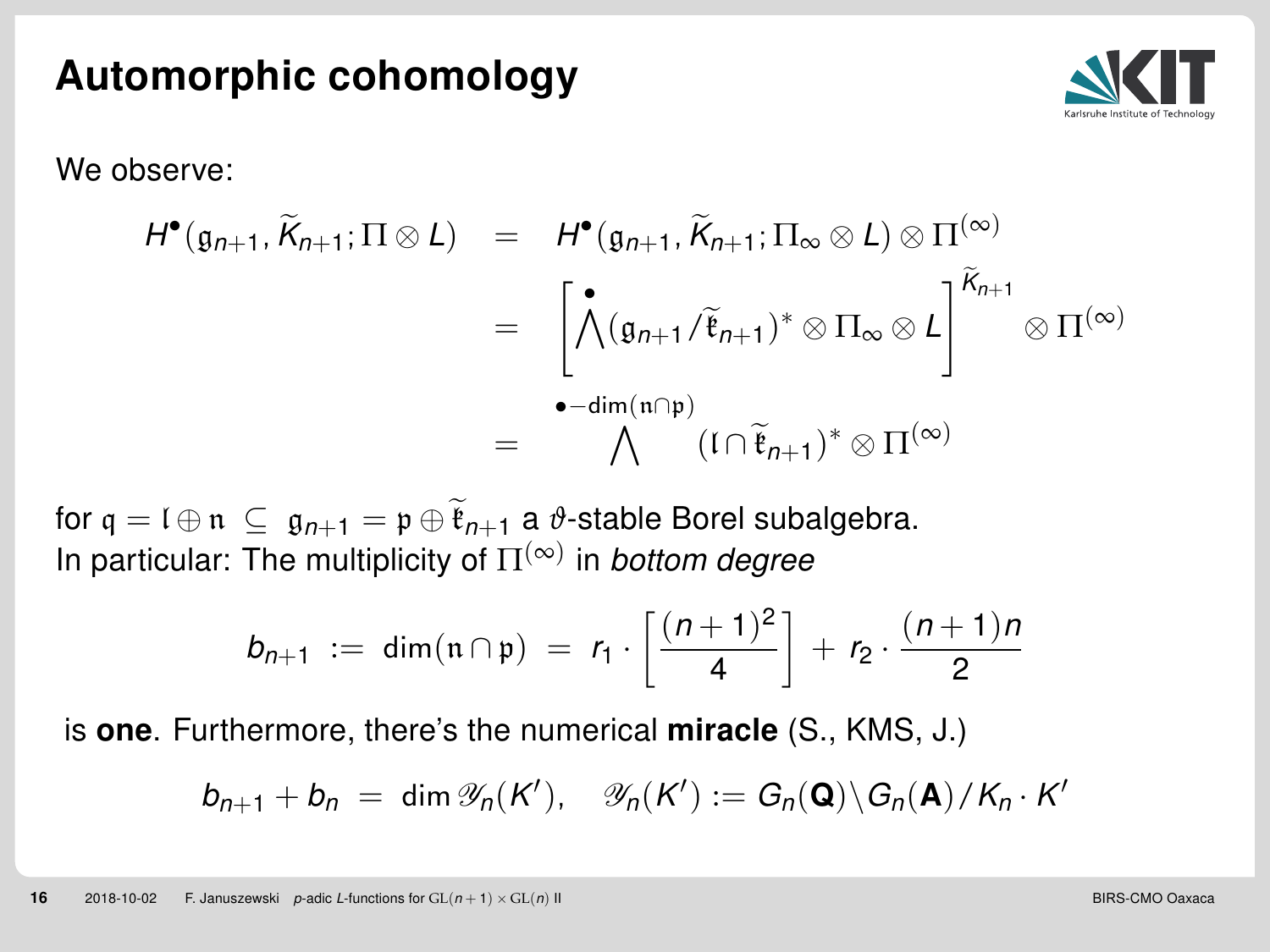#### Automorphic cohomology classes



Departing from  $\mathsf{W}^{(\infty)}\in\mathscr{W}(\Pi^{(\infty)},\psi^{(\infty)})^K$  we obtain a de Rham cocycle

$$
\sum_{i}\omega_{i}\otimes W_{\infty,i}\otimes W^{(\infty)}\otimes I_{i} \in \left[\bigwedge^{b_{n+1}}(\mathfrak{g}_{n+1}/\widetilde{\mathfrak{k}}_{n+1})^{*}\otimes\mathscr{W}(\Pi,\psi)^{K}\otimes L\right]^{K_{n+1}}
$$

By Fourier inversion, writing  $\mathsf{\mathcal{W}}_{\varphi_{i}}=\mathsf{\mathcal{W}}_{\infty,i}\otimes\mathsf{\mathcal{W}}^{(\infty)},$  get a cohomology class

$$
\sum_{i} \omega_{i} \otimes \varphi_{i} \otimes I_{i} \in \left[\bigwedge^{b_{n+1}} (\mathfrak{g}_{n+1}/\tilde{\mathfrak{k}}_{n+1})^{*} \otimes \Pi^{K} \otimes L\right]^{K_{n+1}}
$$
\n
$$
\subseteq H_{c}^{b_{n+1}}(\mathscr{X}_{n+1}(K); \underline{L})
$$

Likewise, any  $\mathcal{W}'^{(\infty)} \in \mathscr{W}(\Sigma^{(\infty)}, \psi^{(\infty), -1})^{\mathcal{K}'}$  yields a cuspdial cohomology class

$$
\sum_j \omega'_j \otimes \varphi'_j \otimes I'_j \in H_c^{b_n}(\mathscr{X}_n(K'); \underline{L}')
$$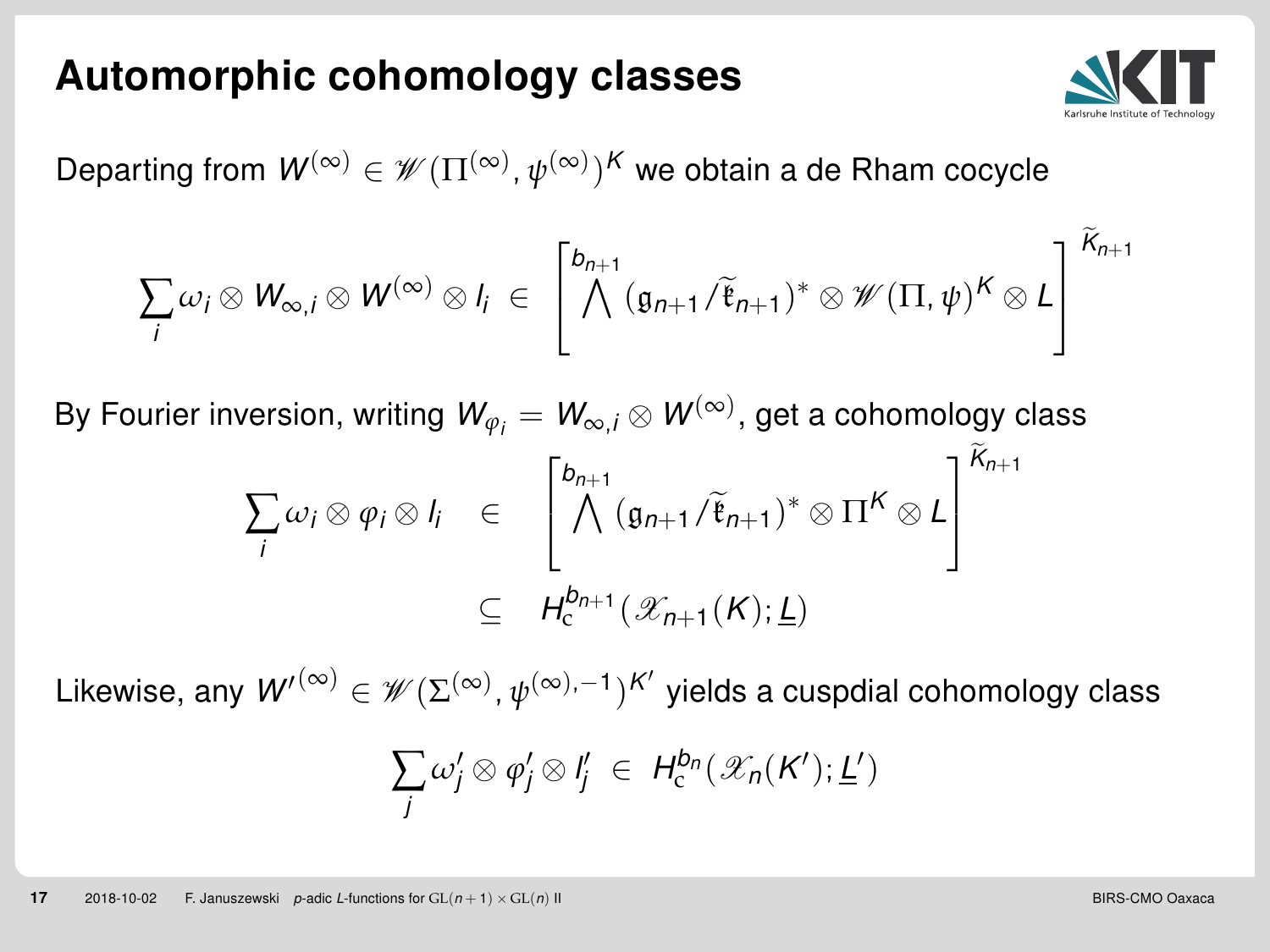#### Evaluation of cohomology classes



Put  $G := G_{n+1} \times G_n$ . Observe that for  $L\subseteq G_n(\mathbf{A}^{(\infty)})$  compact open and sufficiently small:

$$
\mathscr{X}_{n}(L) \longrightarrow \mathscr{X}_{n+1}(K) \times \mathscr{X}_{n}(K')
$$
\n
$$
\parallel \qquad \qquad \parallel
$$
\n
$$
\text{GL}_{n}(F) \setminus \text{GL}_{n}(\mathbf{A}_{F})/K_{n} \cdot L \xrightarrow[g \mapsto (\text{diag}(g,1),g)] \qquad \qquad \text{G}(\mathbf{Q}) \setminus G(\mathbf{A})/(\widetilde{K}_{n+1}K \times \widetilde{K}_{n}K')
$$

is *proper*. Together with Poincaré duality we obtain a rationality preserving map

$$
H_c^{b_{n+1}}(\mathscr{X}_{n+1}(K); \underline{L}) \otimes H_c^{b_n}(\mathscr{X}_n(K'); \underline{L'}) \rightarrow H_c^{\dim \mathscr{Y}_n}(\mathscr{Y}_n(L); \underline{L} \otimes \underline{L'})
$$
  
\n
$$
\cong H^0(\mathscr{Y}_n(L); \underline{L}^\vee \otimes \underline{L}'^\vee)
$$
  
\n
$$
= (L^\vee \otimes L^{\vee})^{\Gamma_L} \qquad [\Gamma_L = \mathrm{GL}_n(F) \cap L]
$$
  
\n
$$
\supseteq \sum_{\nu \in \mathbf{Z}} \underline{\mathrm{Hom}}_{G_n}(L \otimes L', (N_{F/\mathbf{Q}} \circ \det)^{\otimes \nu})
$$
  
\n
$$
\lim_{\dim \leq 1} \leq 1
$$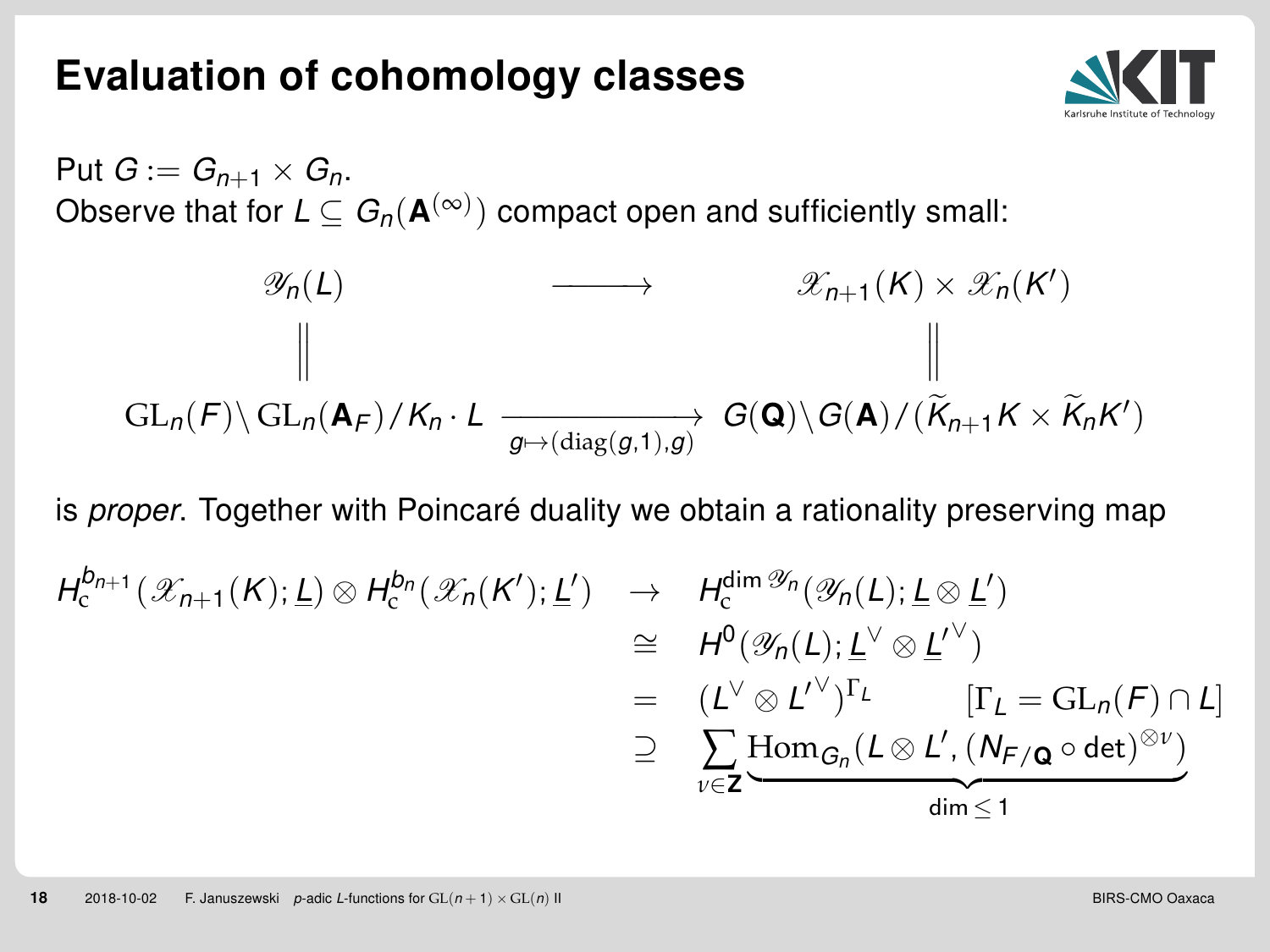## Evaluation of cohomology classes



For the constructed automorphic cohomology classes this yields

$$
\sum_{i,j} (\omega_i \otimes \varphi_i \otimes l_i) \otimes (\omega'_j \otimes \varphi'_j \otimes l'_j) \; \mapsto
$$

$$
\sum_{i,j} \langle \omega^{G_n}, (\omega_i \wedge \omega'_j) | \omega_n \rangle \cdot \left( \eta_v (I_i \otimes I'_j) \cdot I(\tfrac{1}{2} + v; \varphi_i, \varphi'_j) \right)_v
$$

Here:

 $\omega^{G_n}\in \wedge^{\dim \mathscr{Y}_n} \mathfrak{g}_n/\mathfrak{k}_n$ : a generator (an invariant measure on  $G_n(\mathbf{R})/K_n)$  $\langle -, -\rangle : \wedge^{\dim \mathscr{Y}_n} \mathfrak{g}_n/\mathfrak{k}_n \otimes \wedge^{\dim \mathscr{Y}_n} (\mathfrak{g}_n/\mathfrak{k}_n)^* \to \mathbf{C}$  the canonical pairing

*ν* runs through the integers satisfying

$$
\mathrm{Hom}_{G_n}(L\otimes L', (N_{F/\mathbf{Q}}\circ\det)^{\otimes\nu})\neq 0
$$

If existent, those are in bijection with the critical values of  $L(s, \Pi \times \Sigma)$ (Kasten-Schmidt, Raghuram) Recall:  $s_0 \in \frac{1}{2} + \mathsf{Z}$  critical for  $L(s, \Pi \times \Sigma) \Leftrightarrow$ neither  $L(s,\bar\Pi_\infty\times \Sigma_\infty)$  nor  $L(1-s,\Pi_\infty^\vee\times \Sigma_\infty^\vee)$  have a pole at  $s=s_0$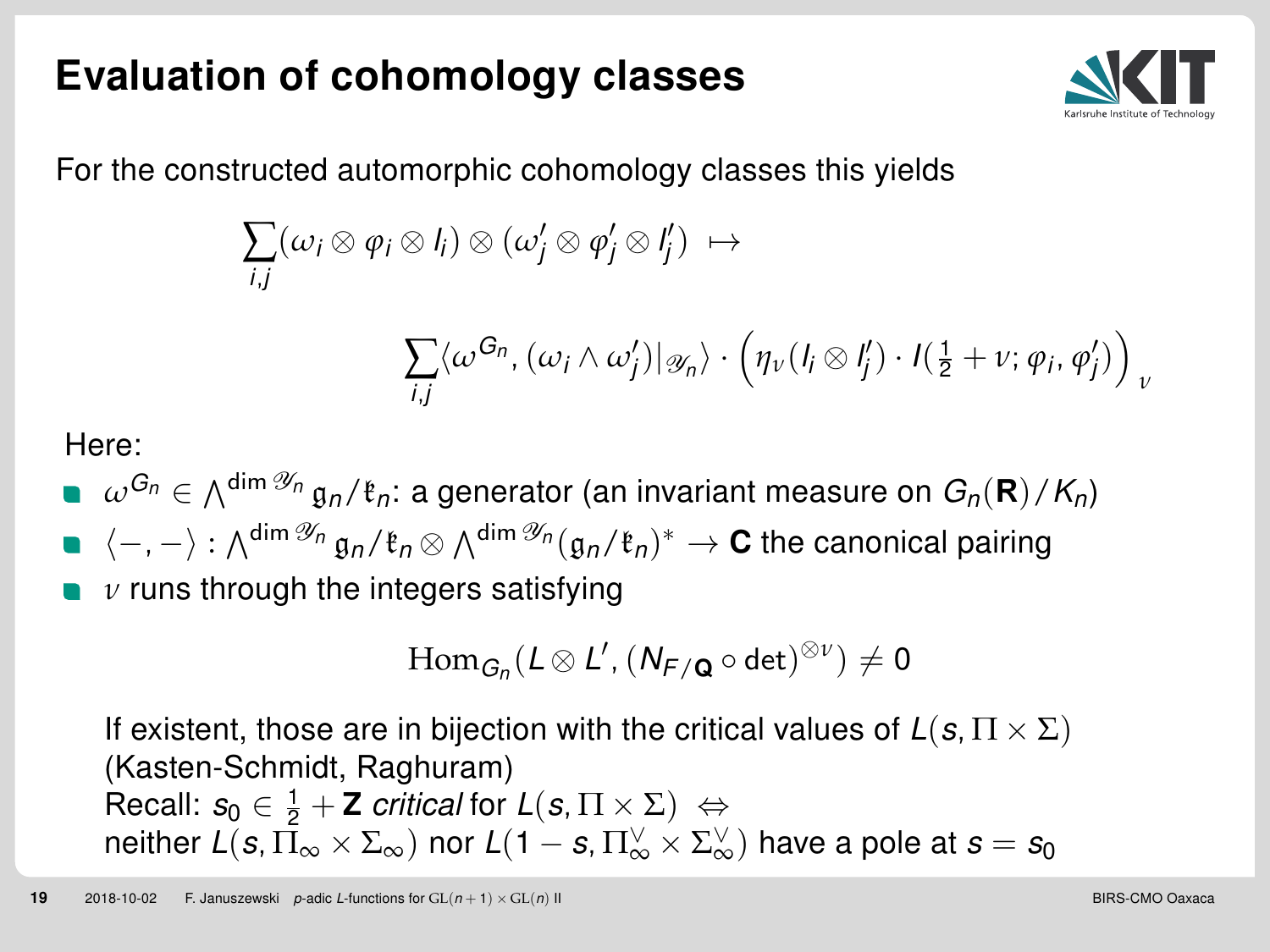#### Evaluation of cohomology classes



For each  $\nu$  the  $\zeta$ -integral  $I(\frac{1}{2}+\nu;\varphi_i,\varphi'_j)$  evaluates to

$$
\int\limits_{\mathrm{GL}_n(F)\backslash\mathrm{GL}_n(\mathbf{A}_F)}\varphi_i(\begin{pmatrix}g&\\&1\end{pmatrix})\varphi'_j(g)|\det g|^{\nu}dg\quad =\quad L(\tfrac{1}{2}+\nu,\Pi\times\Sigma)\\ \cdot\prod\limits_{\nu\nmid\infty}\left[\frac{\Psi(\mathbf{s};\mathbf{W}_\mathbf{V},\mathbf{W}'_\mathbf{V})}{L(\mathbf{s},\Pi_\mathbf{V}\times\Sigma_\mathbf{V})}\right]_{\mathbf{s}=\tfrac{1}{2}+\nu}\cdot\prod\limits_{\substack{\mathbf{V}\mid\infty\\ \text{contributes to archimedean period}}}\Psi(\tfrac{1}{2}+\nu;\mathbf{W}_{\mathbf{V},i},\mathbf{W}'_{\mathbf{V},j})
$$

For almost all  $v \nmid \infty$  and all  $s_0 \in \mathbb{C}$ :

$$
\left[\frac{\Psi(\mathbf{s};\,W_{v},\,W_{v}')}{L(\mathbf{s},\Pi_{v}\times\Sigma_{v})}\right]_{\mathbf{s}=\mathbf{s}_{0}}\,=\,1
$$

For the other  $v \nmid \infty$  we may hope to choose  $W_v$ ,  $W_v'$  'suitably'

**Problem:** For  $v \mid \infty$  the test vectors  $W_{v,i}$  and  $W_{v,j}'$  are not known explicitly. (For  $n > 2$  there is no explicit realization of  $\Pi_{\nu}$  and  $\Sigma_{\nu}$  known)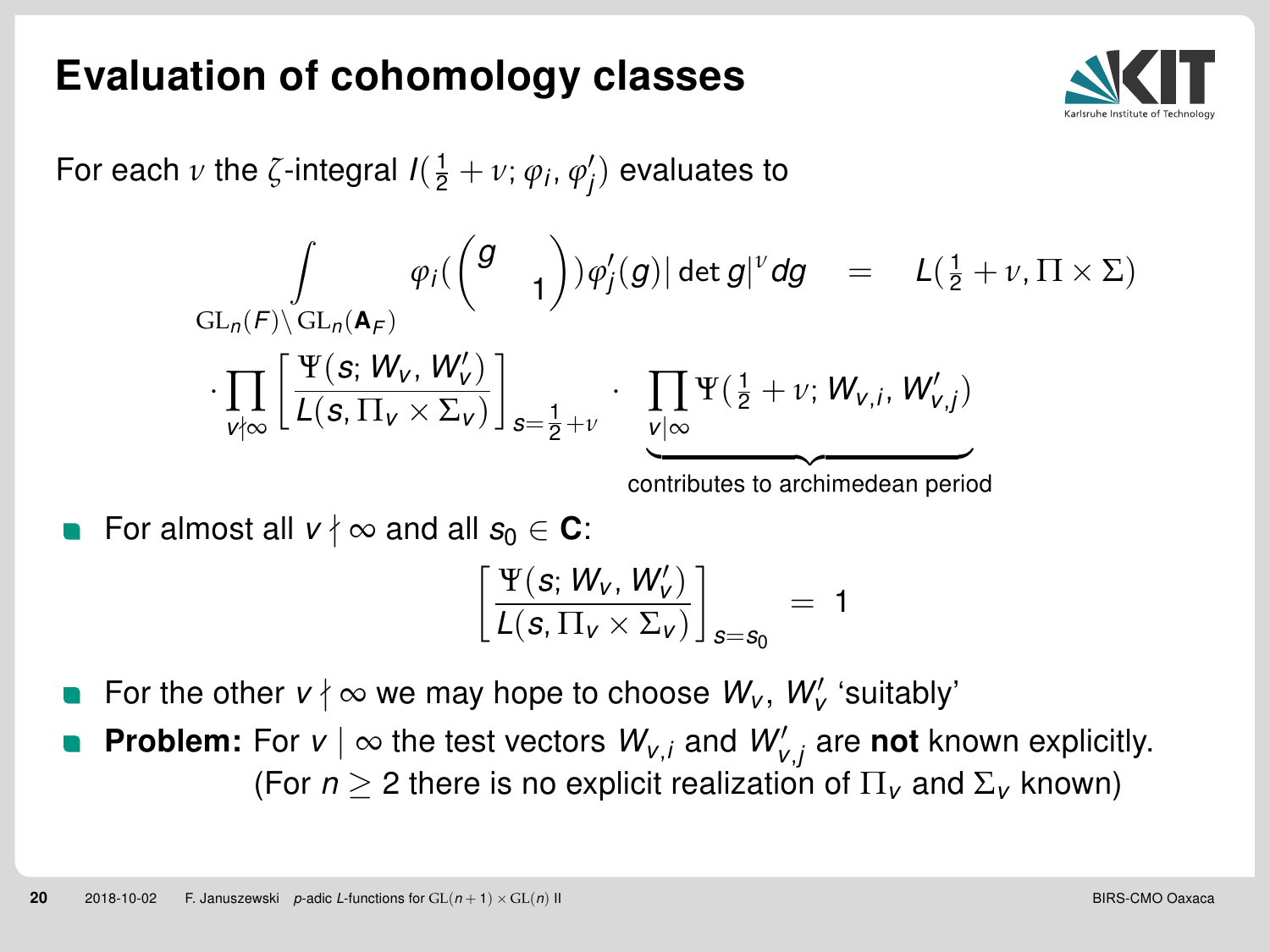#### <span id="page-21-0"></span>Non-vanishing of archimedean periods



Theorem (Kasten-Schmidt, Int. J. Number Theory 2013) If  $n = 2$  and F / **Q** totally real, then for all  $s_0 \in \mathbf{C}$ ,  $\delta \in \{0, 1\}^{[F:\mathbf{Q}]}$ .

$$
\dim\, \mathrm{Hom}_{\mathfrak{g}_n,K_n}\left(\Pi_{\infty}^{(K_{n+1})}\otimes \Sigma_{\infty}^{(K_n)},\mathrm{sgn}_{\infty}^{\delta}\otimes |\cdot|^{-s_0}\right)\ \leq\ 1
$$

Theorem (Aizenbud-Gourevich-Sayag, Comp. Math. 2008; Sun-Zhu, Ann. Math. 2012) For all  $n \geq 1$ ,  $F/\mathbf{Q}$  arbitrary, and all  $s_0 \in \mathbf{C}$ ,  $\delta \in \{0,1\}^{r_1}$ :

$$
dim\; Hom_{\textit{G}_{n}(\textbf{R})}\left(\Pi_{\infty}^{\infty}\widehat{\otimes}\Sigma_{\infty}^{\infty},sgn_{\infty}^{\delta}\otimes|\cdot|^{-s_{0}}\right)\;\leq\;1
$$

Theorem (B. Sun, JAMS 2017) For all  $n \geq 1$ ,  $F/\mathbf{Q}$  arbitrary and all  $s_0 = \frac{1}{2} + v$  critical for  $L(s, \Pi \times \Sigma)$ .

$$
\sum_{i,j} \langle \omega^{G_n}, (\omega_i \wedge \omega'_j) |_{\mathscr{Y}_n} \rangle \cdot \eta_v(l_i \otimes l'_j) \cdot \prod_{v \mid \infty} \Psi(\frac{1}{2} + v; W_{v,i}, W'_{v,j}) \neq 0
$$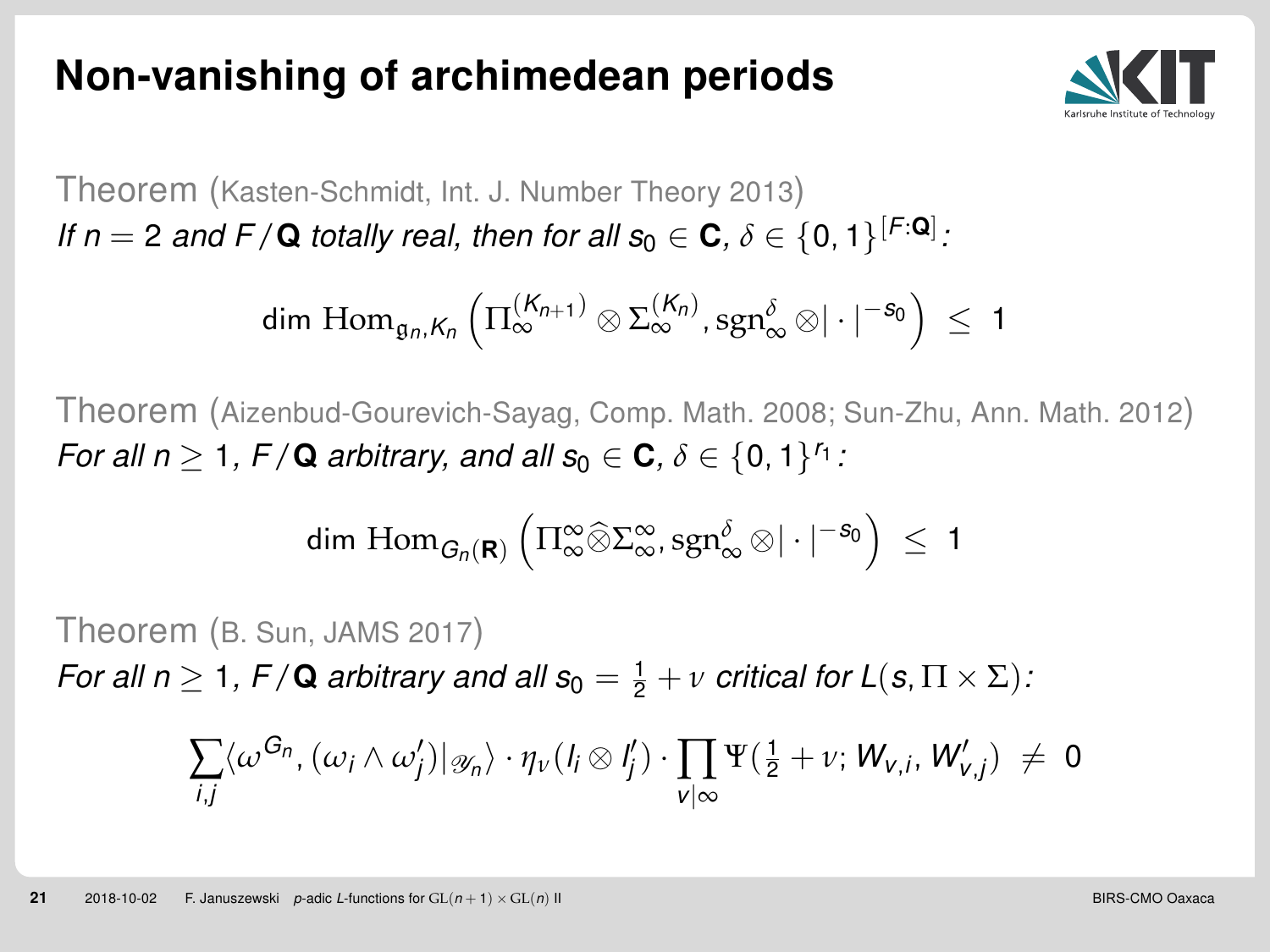## Rationality of special values



Theorem (Schmidt, KMS, Kasten-Schmidt, Raghuram-Shahidi, J., Raghuram, Sun)

Let  $F/\mathbf{Q}$  be arbitrary,  $\Pi$  and  $\Sigma$  regular algebraic of balanced cohomological weight. Then there are periods  $\Omega_{\nu}^{\varepsilon} \in \mathbf{C}^{\times}$  with the following property: For each finite order Hecke character  $\chi: F^\times \backslash {\bf A}_F^\times \to {\bf C}^\times$ , and each  $s = \frac{1}{2} + \nu$  critical for  $L(s, \Pi \times \Sigma)$ :

$$
\frac{\mathcal{L}(\frac{1}{2}+\nu,\Pi\times(\Sigma\otimes\chi))}{\mathcal{G}(\chi)^{\frac{(n+1)n}{2}}\Omega_{\nu}^{(-1)^{\nu}\operatorname{sgn}\chi}}\in\mathbf{Q}(\Pi,\Sigma,\chi).
$$

Theorem (Hida, Duke 1994; J., TAMS 2018)

Let  $1 \le n \le 2$  and F totally real if  $n = 2$  or  $F/Q$  and n arbitrary and assume the continuity of cohomologically induced functionals. Then for all  $s_0 = \frac{1}{2} + v_0$  and  $s_1 = \frac{1}{2} + v_1$  critical for  $L(s, \Pi \times \Sigma)$  and all signs  $\varepsilon$ .

$$
\frac{\Omega_{\nu_0}^{(-1)^{\nu_0}\epsilon}}{\Omega_{\nu_1}^{(-1)^{\nu_1}\epsilon}}\ \in\ \frac{(2\pi i)^{[\mathcal{F}:\pmb{\mathsf{Q}}]\nu_0}}{(2\pi i)^{[\mathcal{F}:\pmb{\mathsf{Q}}]\nu_1}}\cdot\pmb{\mathsf{Q}}(\Pi,\Sigma).
$$

**Remark:** If  $F/Q$  is an imaginary CM field Grobner-Lin obtained a similar relation under different hypotheses.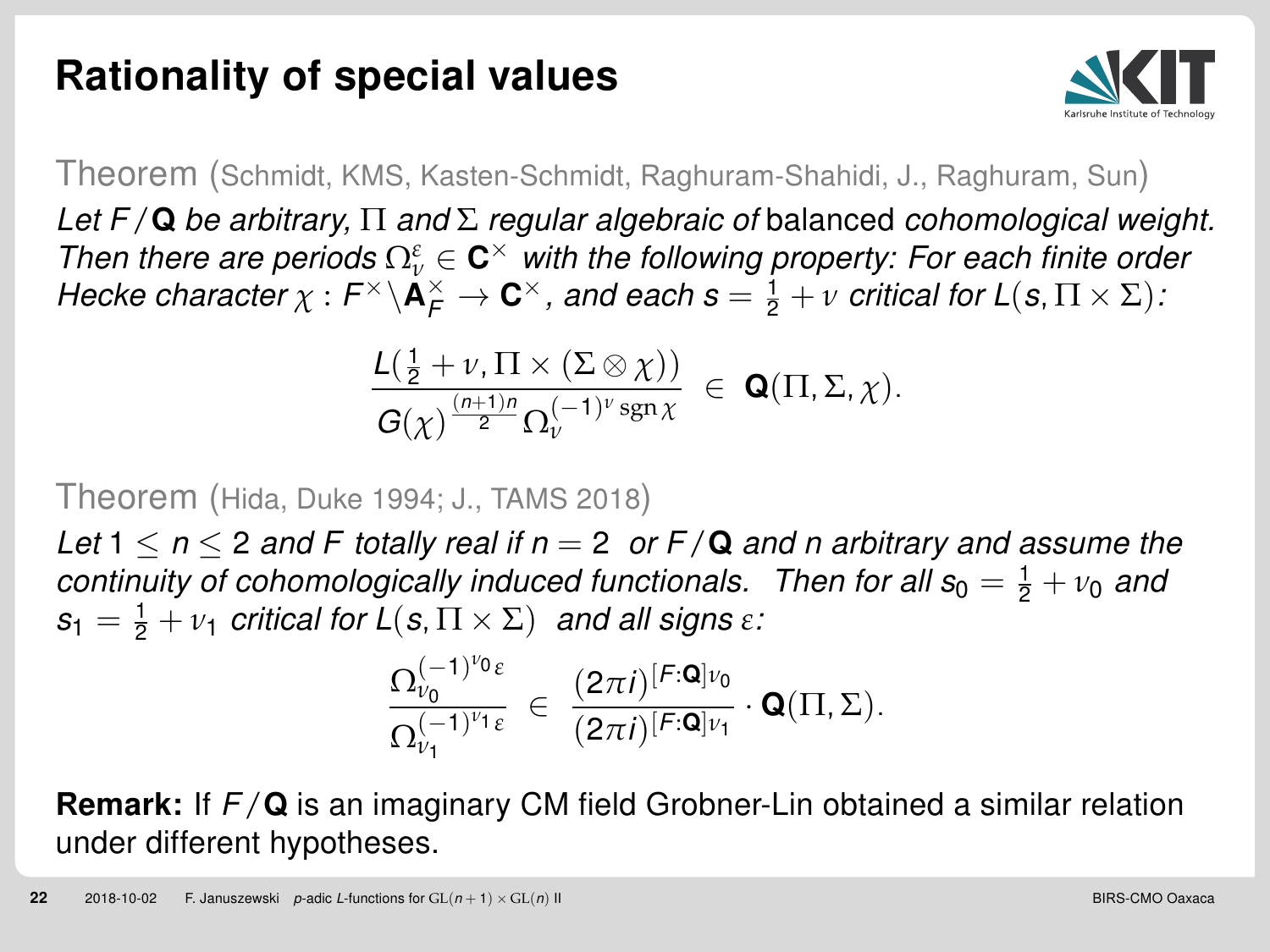## Rationality of special values



#### Theorem (J., Math. Ann. 2017, TAMS 2018)

Let  $F/Q$  be arbitrary,  $\Pi$  and  $\Sigma$  cuspidal regular algebraic. Then:

- The  $(\mathfrak{g}_{\infty}, K_{\infty}) \times G(\mathbf{A}^{(\infty)})$ -module  $\Pi^{(K_{\infty})} \otimes \Sigma^{(K'_{\infty})}$  admits a  $\mathbf{Q}(\Pi, \Sigma)$ -rational structure, unique up to scalars
- $\mathcal{A}s\left(\mathfrak{g}_{\infty},\mathcal{K}_{\infty}^{0}\right)\times\mathcal{G}(\mathbf{A}^{(\infty)})$ -module:  $\prod_{(n+1)n}^{(K_{\infty})}\otimes\Sigma^{(K_{\infty}')}\;=\;\bigoplus_{\varepsilon}\widetilde{\Pi}_{\infty}^{\varepsilon}$ and each  $\widetilde{\Pi}^{\varepsilon}_{\infty}$  admits a **Q**(Π, Σ, i $\frac{(n+1)n}{2}$ )-rational structure, unique up to scalars

Put  $E:=\mathbf{Q}(\Pi,\Sigma,i^{\frac{(n+1)n}{2}})$  and define two  $E$ -rational structures:

- $\widetilde{\Pi}_{\mathrm{B}}^{+}$ : via  $H^{b}(\mathscr{X}(K); \underline{L}_{E} \otimes \underline{L}'_{E})$
- $\tilde{\Pi}^+_{\mathrm{dR}}$ : via  $H^b(\mathfrak{g}_\infty;\widetilde{K}_\infty;\widetilde{\Pi}^+_E\otimes L_E\otimes L_E')$  using  $E$ -rational test vectors We have the analogy:

 $\widetilde{\Pi}_{\mathrm{B}}^{+}\otimes_{E}\mathbf{C}$  $\longrightarrow$  $\Pi_{\text{4D}}^+\otimes_{\text{F}} \textbf{C}$  $H_{\text{B}}(M(\Pi) \otimes M(\Sigma))^+ \otimes_E \mathbf{C} \longrightarrow H_{\text{dR}}(M(\Pi) \otimes M(\Sigma))/F^0 \otimes_E \mathbf{C}$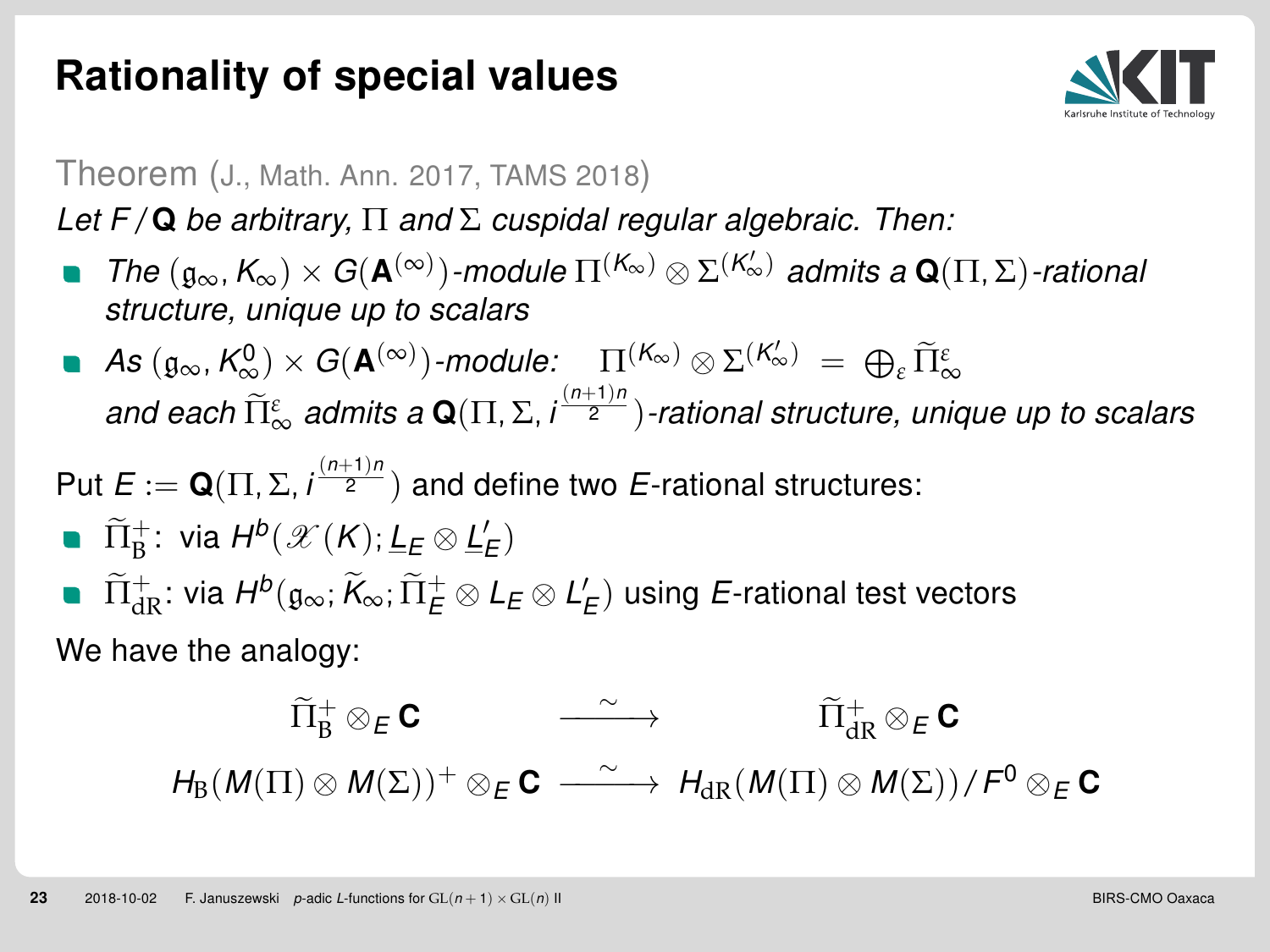#### Towards p-adic L-functions



Naively, given an *L*-series  $\sum_{n=1}^{\infty}a_{n}n^{-s}$ , one may chop it into pieces

$$
\mu_{\nu}(x+(\rho^{\beta}))\;:=\;\sum_{n\equiv x\,(\rho^{\beta})}\frac{a_n}{n^s}
$$

and obtain for given  $s$  a **C**-valued distribution  $\mu$ . Integration against characters yields

$$
\int \chi(x) d\mu_v(x) = \sum_{n=1}^{\infty} \frac{\chi(n) a_n}{n^v}
$$

Automorphically this means rewriting:

$$
I(\boldsymbol{s},\varphi_i,\varphi_i')\;=\;\sum_{x\in C(\boldsymbol{\rho}^\beta)_{\mathbf{det}^{-1}(x)}}\varphi_i(\begin{pmatrix}g&\\&1\end{pmatrix})\varphi_j'(g)|\det g|^{\nu}dg
$$

Therefore, one may define

$$
\mu(x+(\rho^\beta))\;:=\;\int\limits_{\det^{-1}(x)}\varphi_i(\begin{pmatrix}g&\\&1\end{pmatrix})\varphi'_j(g)|\det g|^{\nu}dg
$$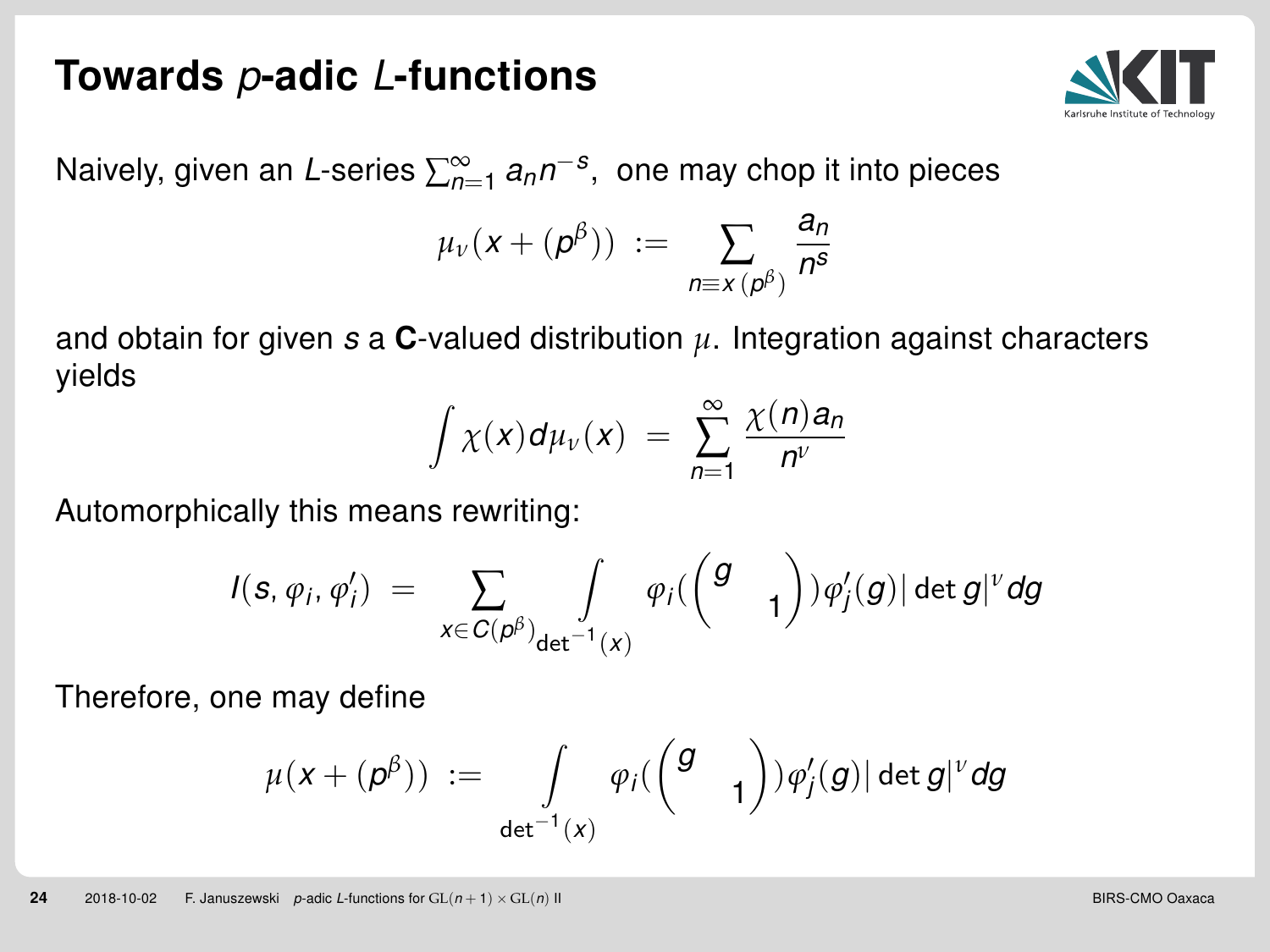## Towards p-adic L-functions



The cohomological interpretation of this intuition is:

$$
\mathscr{Y}_{n}(L_{\beta}) = \underbrace{\sqcup \qquad}_{x \in C(\rho^{\beta})} \overbrace{\Gamma_{x} \backslash \operatorname{GL}_{n}(F \otimes_{\mathbf{Q}} \mathbf{R}) / K_{n}}^{\mathbf{det}^{-1}(x)}
$$
\n
$$
\downarrow
$$
\n
$$
C(\rho^{\beta}) = C(\rho^{\beta})
$$

where  $L_{\beta}\subseteq \mathrm{GL}_{n}(\mathbf{A}_{\mathcal{F}}^{(\infty)})$  $\binom{(\infty)}{F}$  is a suitable compact open such that

$$
C(p^{\beta}) = F^{\times} \backslash {\bf A}_{F}^{\times}/F_{{\bf R}}^{+} \det(L_{\beta})
$$

Then we may define a distribution by integrating cohomology classes separately over the fibers of the determinant.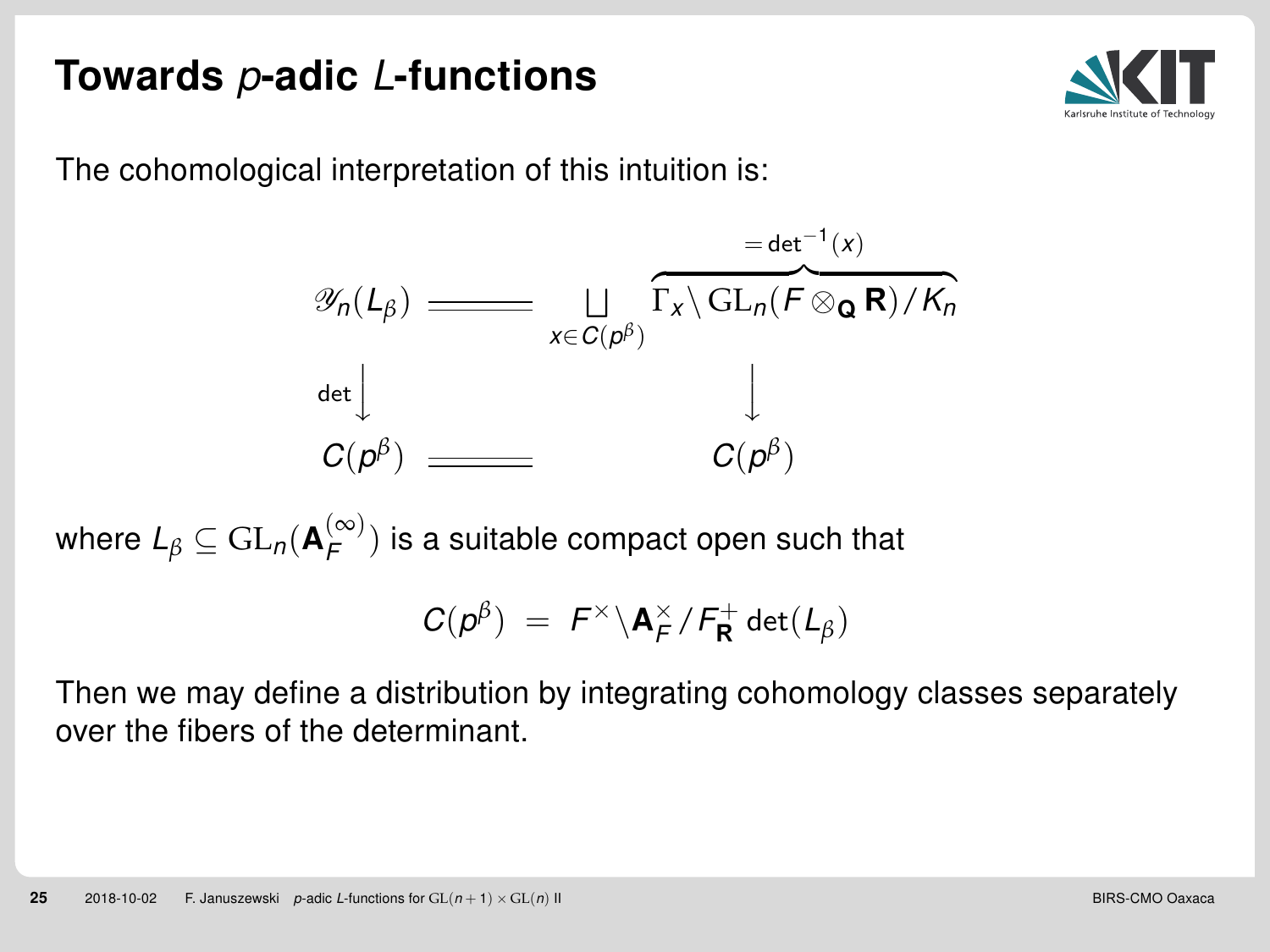## Table of Contents



[Automorphic Representations](#page-12-0) [Rankin-Selberg](#page-21-0) *ζ*-integrals Local L[-functions: Non-archimedean case](#page-0-0) Local L[-functions: Archimedean case](#page-0-0) [Global Rankin-Selberg](#page-0-0) L-functions

[Regular algebraic representations](#page-0-0) [Automorphic cohomology](#page-0-0) [Automorphic cohomology classes](#page-0-0) [Evaluation of cohomology classes](#page-0-0) [Non-vanishing of archimedean periods](#page-0-0) [Rationality of special values](#page-0-0) Towards p-adic L[-functions](#page-0-0)

#### [Some history](#page-0-0)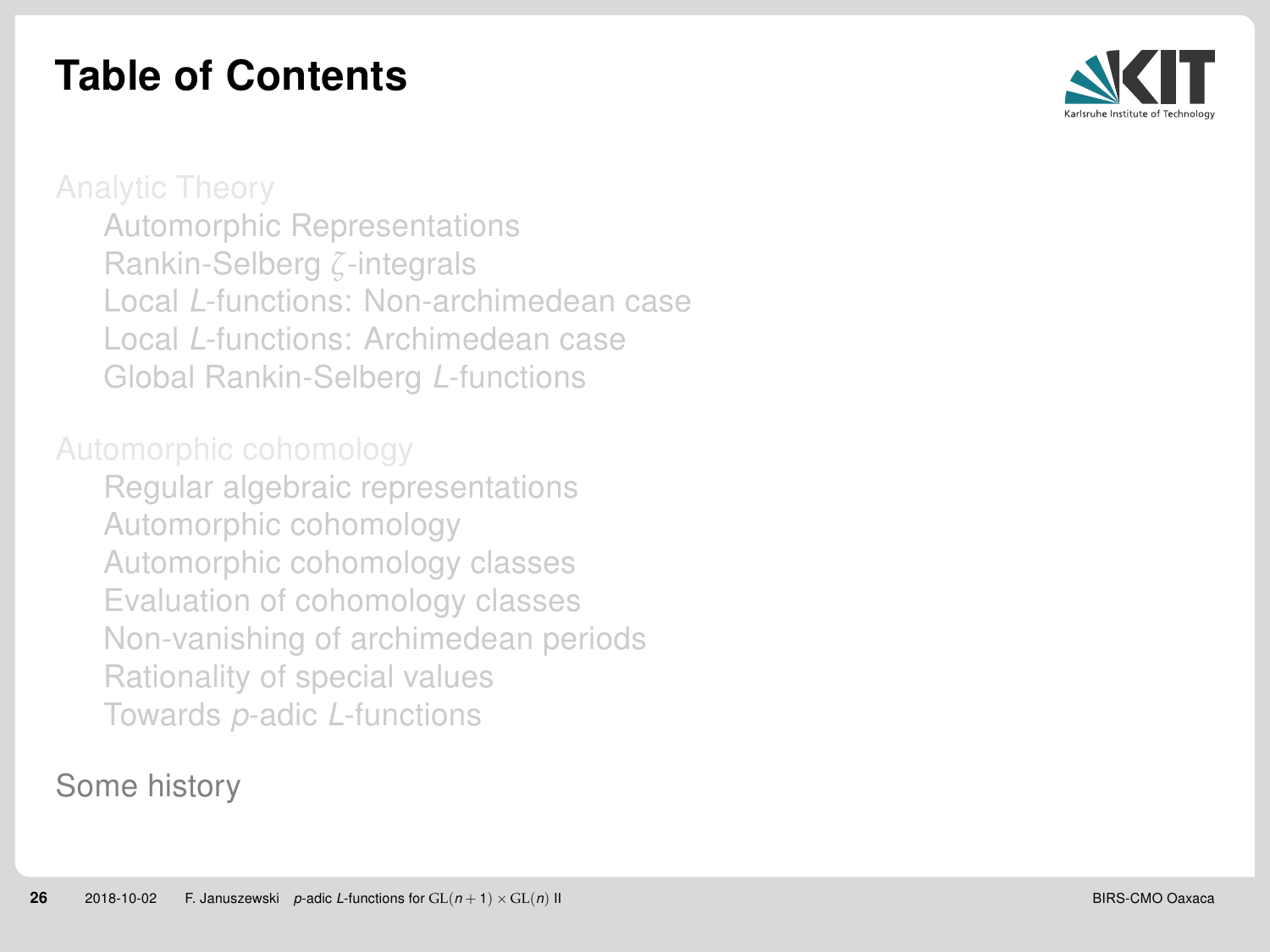## Some history



- **1993:** Claus Schmidt constructs p-adic **measures** for  $GL(3) \times GL(2)$  over Q for trivial cohomological weights, spherical and ordinary at  $p$ , non-vanishing of archimedean period due to Barry Mazur
- 2000: Kazhdan-Mazur-Schmidt construct a p-adic distribution for  $GL(n+1) \times GL(n)$  over Q for representations spherical and ordinary at p, not bounded, archimedean non-vanishing hypothesis explicitly formulated
- 2001: Schmidt improves the KMS construction to obtain a p-adic measure in the ordinary case but has to exclude  $p \leq n + 1$
- **2005:** Utz extends Schmidt's construction to all  $p$  for  $n = 2, 3, 4$
- **2009: all** ordinary  $p$  for all  $n$ , arbitrary number fields  $(J)$ .)
- 2013: Kasten-Schmidt prove non-vanishing of periods for  $GL(3) \times GL(2)/Q$
- 2014: arbitrary coh. weights over totally real fields, functional equation (J.)
- 2015: arbitrary coh. weights over arbitrary number fields (J.)
- 2017: Sun proves non-vanishing of archimedean periods in all cases
- 2017: allow for near ordinarity at  $p$ , **Manin congruences**, extend to Hida's universal nearly ordinary cohomology for  $GL(n + 1) \times GL(n)$  (J.)